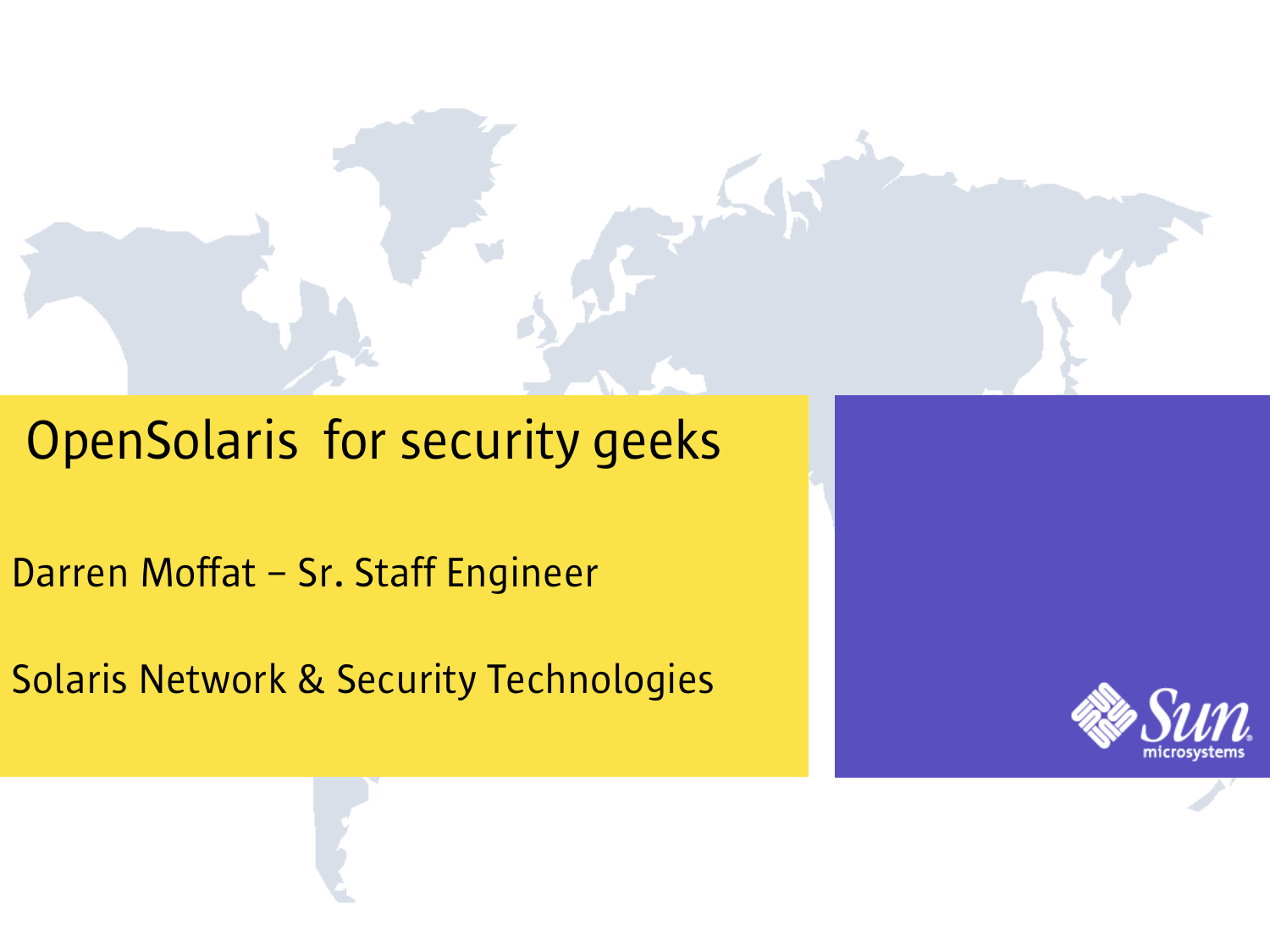

### Agenda

- Overview of Solaris security features in ON/OpenSolaris
- Using RBAC in OpenSolaris & Your code – Privileges, Authorisations, the \*\_attr databases
- Wheres my crypto?
- Q&A
	- Feel free to interupt at any time with clarifications or questions (or corrections!).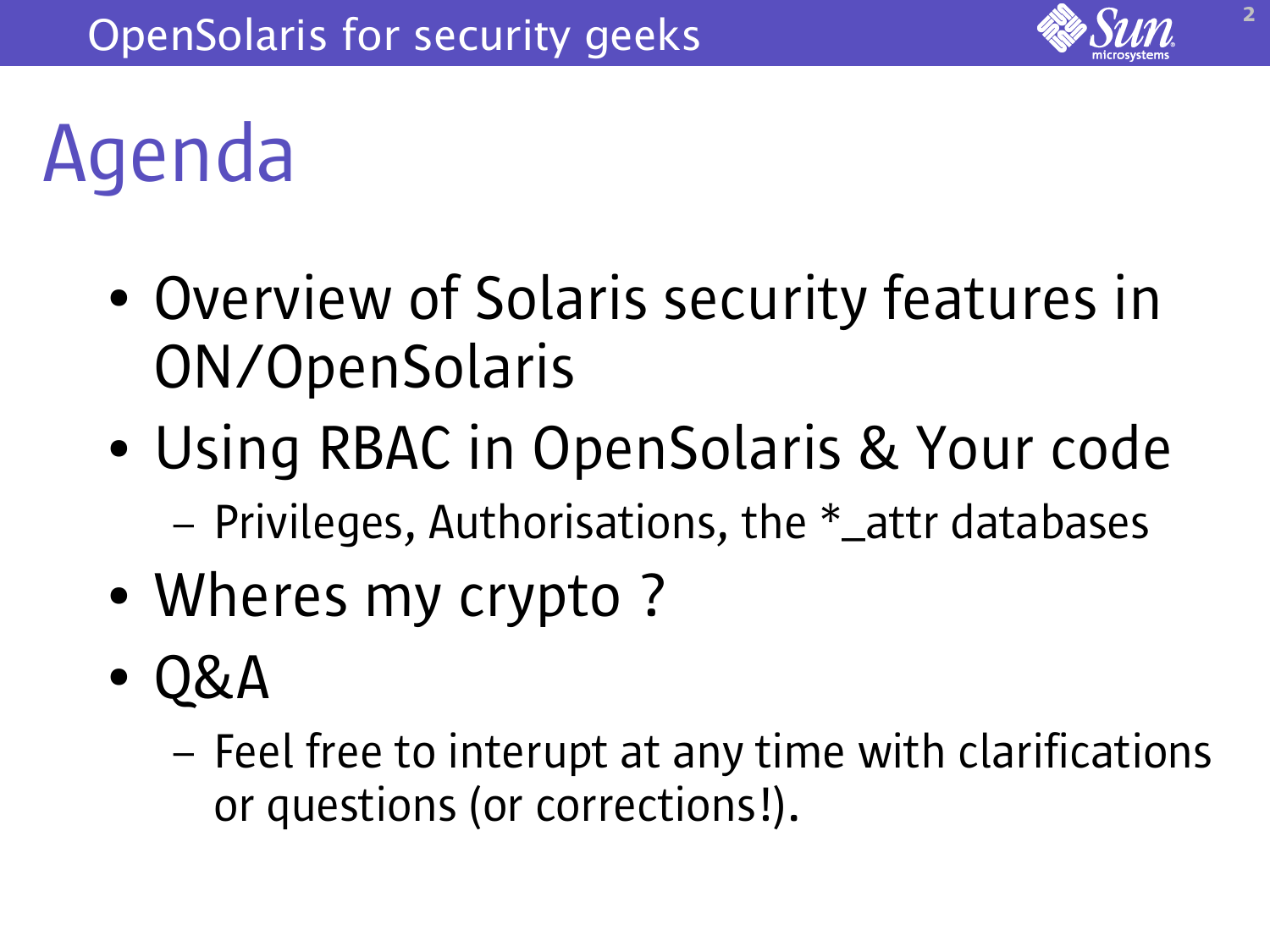

# ON/OpenSolaris Security Features

- Kerberos
- GSS
- SSH
- OpenSSL
- IPFilter
- Crypto Framework
- RBAC
- Privileges
- PAM
- bart $(1)$
- TCP Wrappers
- SASL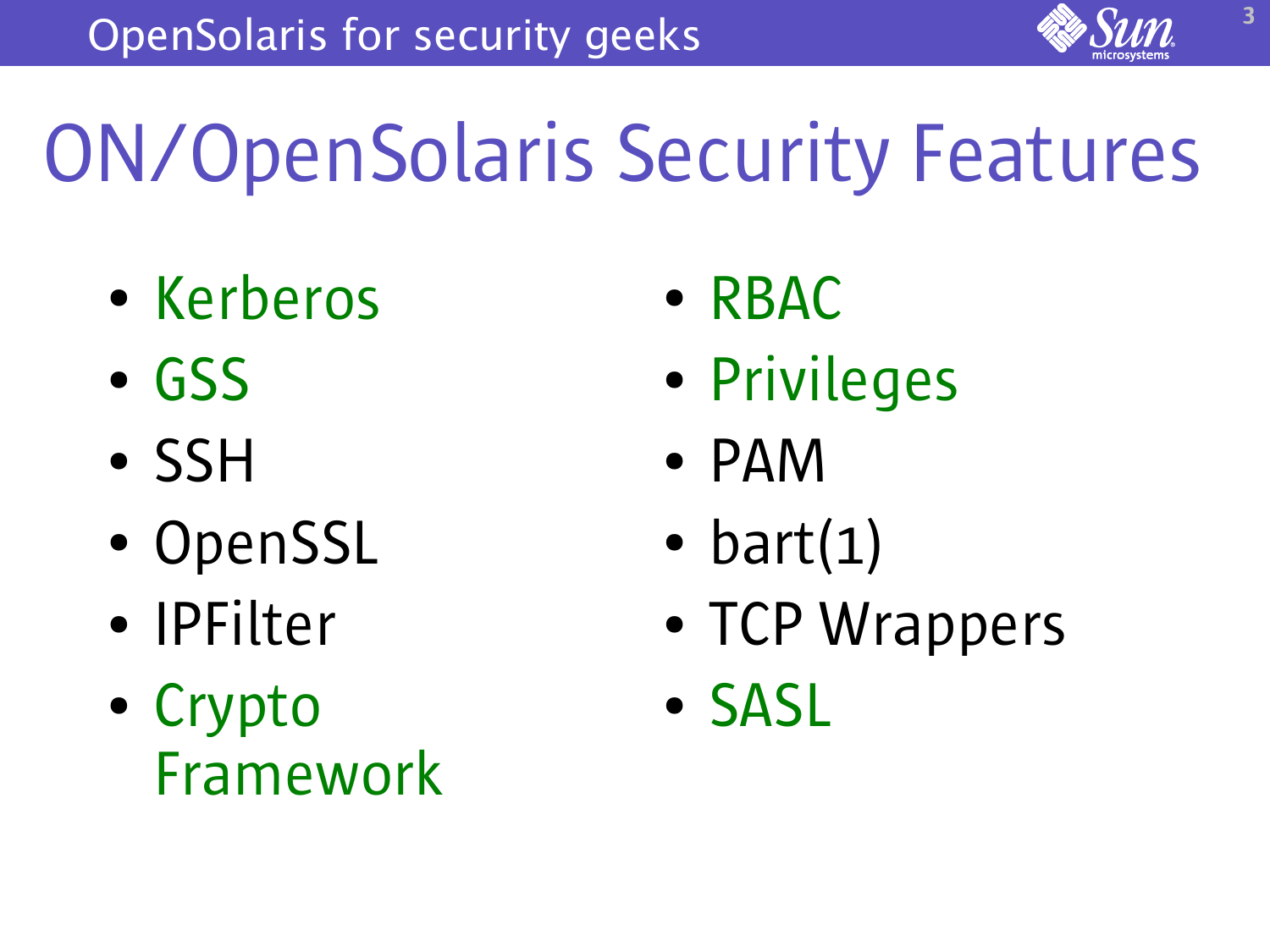

### Why do we need Privileges?

- Lots of software running as *root* 
	- Root software has power to do anything
- Customer concern about why software needs to run as root
- Any *root* software breach is catastrophic
- Most *root* software only needs 1-2 special powers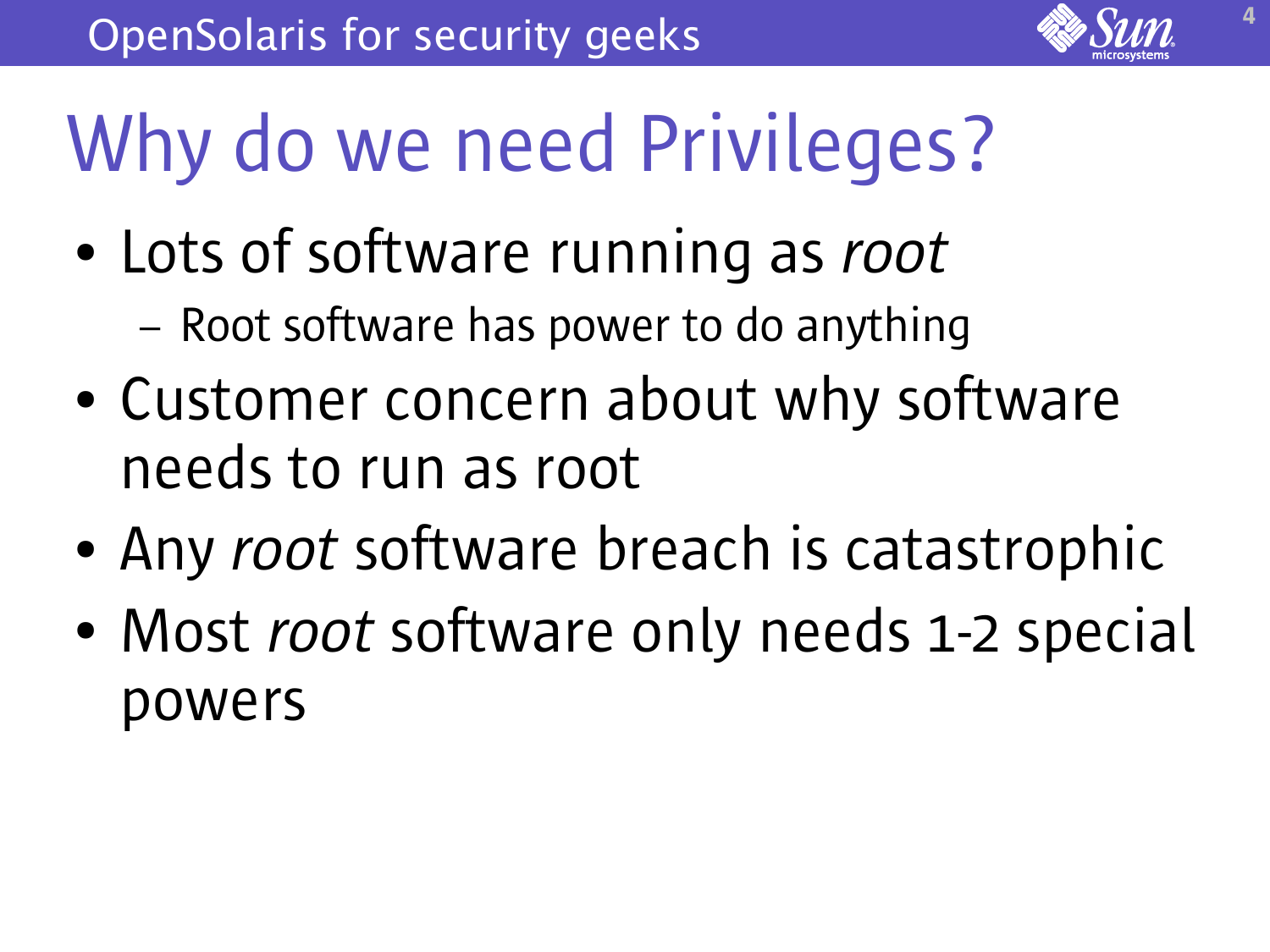

# Solaris Least Privilege

- Define atomic privileges associated w/root
- Change OS to check for privilege
	- not uid 0
- Change root run software to possess only required privileges
	- Paradigm shift since it needs to happen for Solaris and layered software
	- Solaris 10 GA will have some daemons converted
	- More daemons expected in Update releases
	- Good things for OpenSolaris process learning!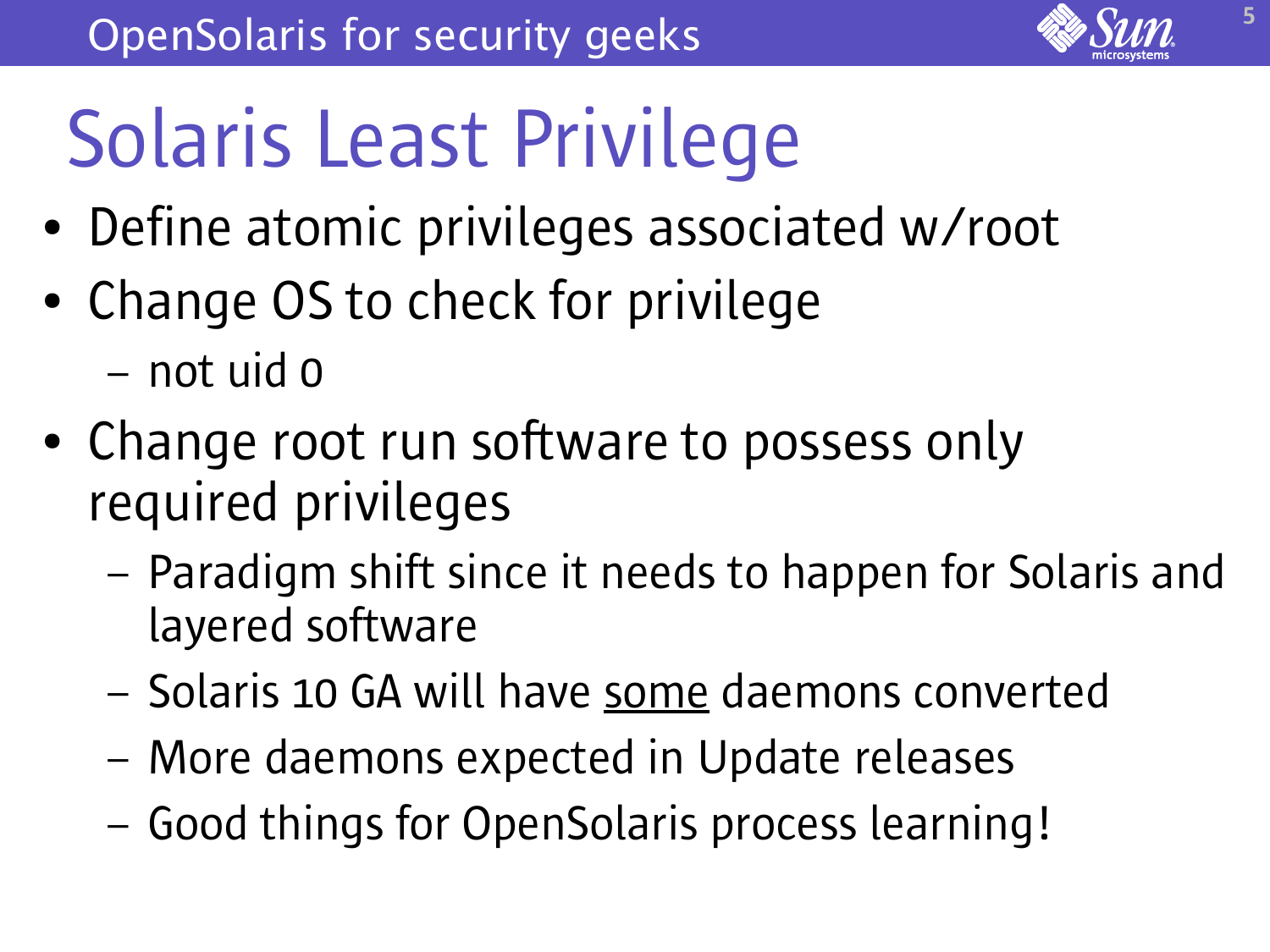

# What do privileges look like?

- Privileges seen as strings in user-land
- Kernel maps these to bit maps
- Even kernel consumers use strings
- Privileges arranged in "sets"
	- These sets are stored in process credentials
	- Visible via /proc/<pid>/priv [ ppriv(1) ].
- Changes throughout kernel (priv checks)
	- E.g. Network stack for TCP privileged port range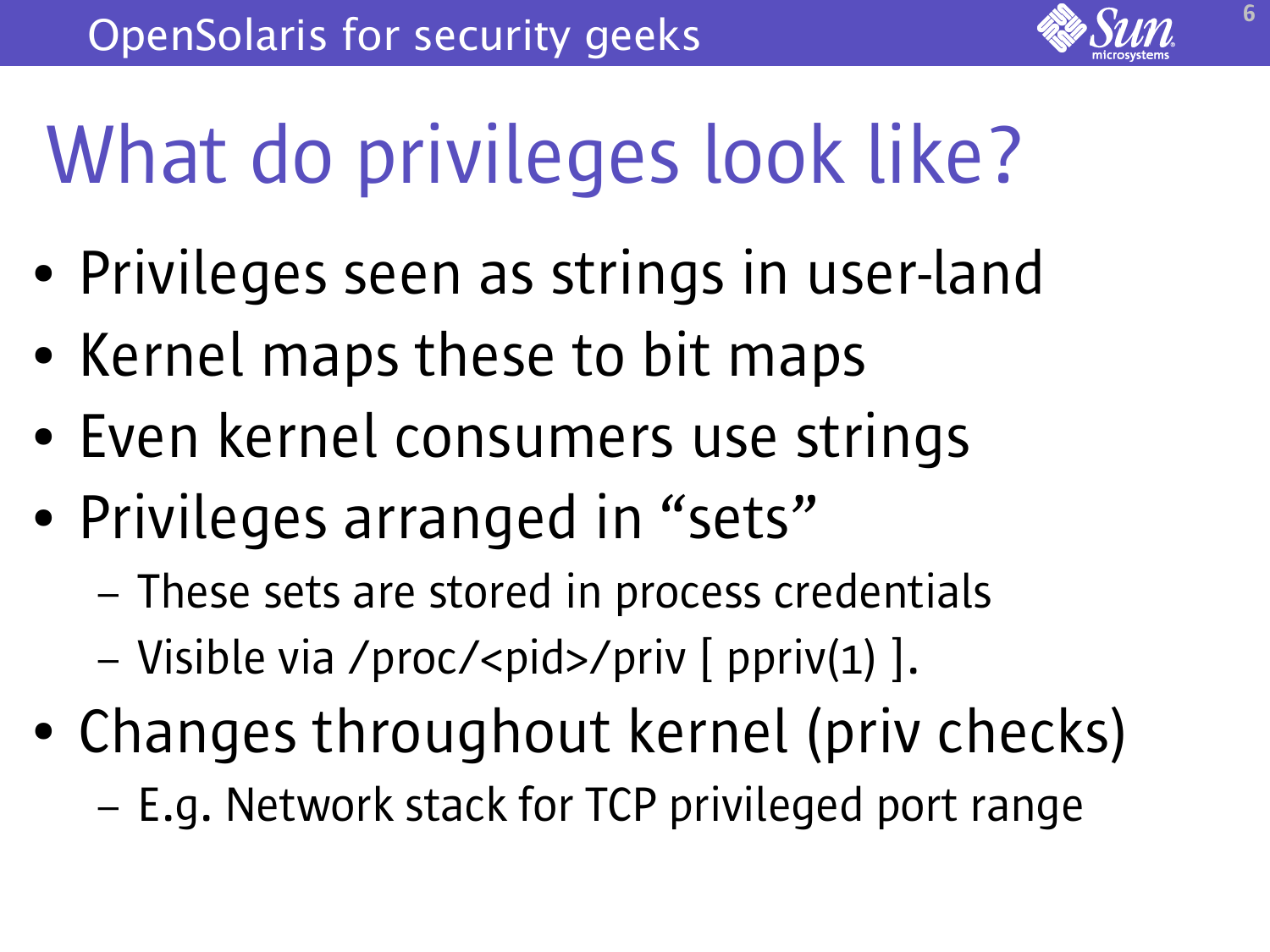## Privilege Sets

- $\bullet$  48 fine grained privileges instead of uid  $== 0$ 
	- ppriv -lv : Shows privilege and what it protects.
- Each process has 4 privilege sets in its' process credential:
- Inheritable set (I)
	- The set of privileges child processes get on exec.
- Permitted set (P)
	- The maximum set of privileges for the process
- Effective set (E)
	- Subset of P that are currently asserted as needed by the process
- Limit set (L)
	- Upper bound a process and its children can obtain (takes effect on exec)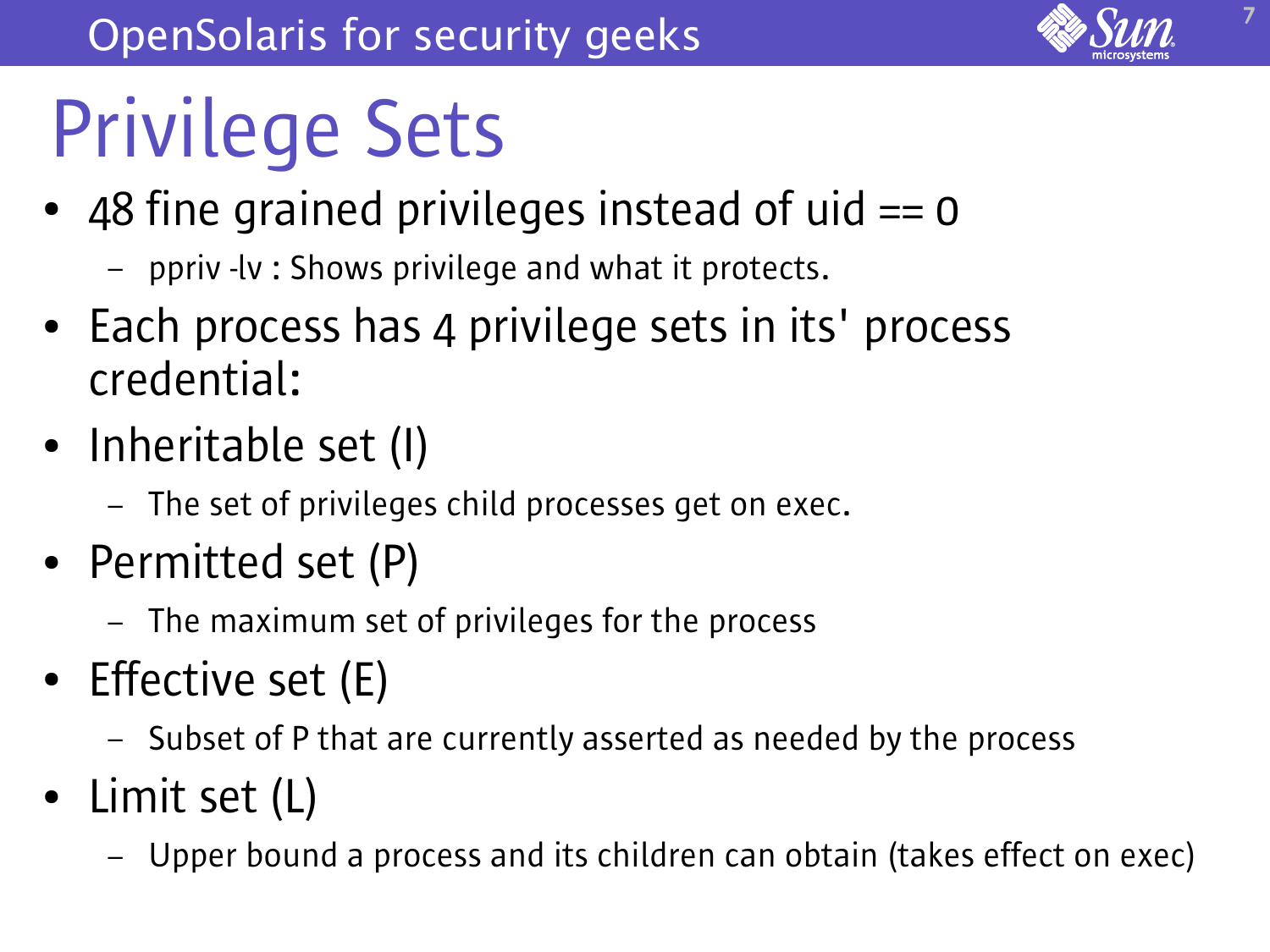# Solaris's 48 Privilege Names

"contract\_event" Process/Request critical/reliable events "contract\_observer" Obsever events other than euid "cpc\_cpu" Access to per-CPU perf counters "dtrace\_kernel" DTrace kernel tracing "dtrace\_proc" DTrace process-level tracing "dtrace\_user" DTrace user-level tracing "file\_chown" Change file's owner/group IDs "file\_chown\_self" Give away (chown) files "file\_dac\_execute" Override file's execute perms "file\_dac\_read" Override file's read perms "file\_dac\_search" Override dir's search perms "file\_dac\_write" Override (non-root) file's write perms "file\_link\_any" Create hard links to diff uid files "file\_owner" Non-owner can do misc owner ops "file\_setid" Set uid/gid (non-root) to diff id "ipc\_dac\_read" Override read on IPC, Shared Mem perms "ipc\_dac\_write" Override write on IPC, Shared Mem perms "ipc\_owner" Override set perms/owner on IPC "net\_icmpaccess"Send/Receive ICMP packets "net\_privaddr" Bind to privilege port (<1023+extras) "net\_rawaccess" Raw access to IP "proc\_audit" Generate audit records "proc\_chroot" Change root (chroot) "proc\_clock\_highres" Allow use of hi-res timers

"proc\_exec" Allow use of execve()<br>"proc\_fork" Allow use of fork\*() c Allow use of fork $*($ ) calls "proc\_info" Examine /proc of other processes "proc\_lock\_memory" Lock pages in physical memory "proc\_owner" See/modify other process states "proc\_priocntl" Increase priority/sched class "proc\_session" Signal/trace other session process "proc\_setid" Set process UID "proc\_taskid" Assign new task ID "proc\_zone" Signal/trace processes in other zones "sys\_acct" Manage accounting system (acct) "sys\_admin System admin tasks (node/domain name) "sys\_audit" Control audit system "sys\_config" Manage swap "sys\_devices" Override device restricts (exclusive) "sys\_ipc\_config" Increase IPC queue "sys\_linkdir" Link/unlink directories "sys\_mount" Filesystem admin (mount,quota) "sys\_net\_config" Config net interfaces,routes,stack "sys\_nfs" Bind NFS ports and use syscalls "sys\_res\_config" Admin processor sets, res pools "sys\_resource" Modify res limits (rlimit) "sys\_suser\_compat" 3rd party modules use of suser "sys\_time" Change system time

Basic Mon-root privileges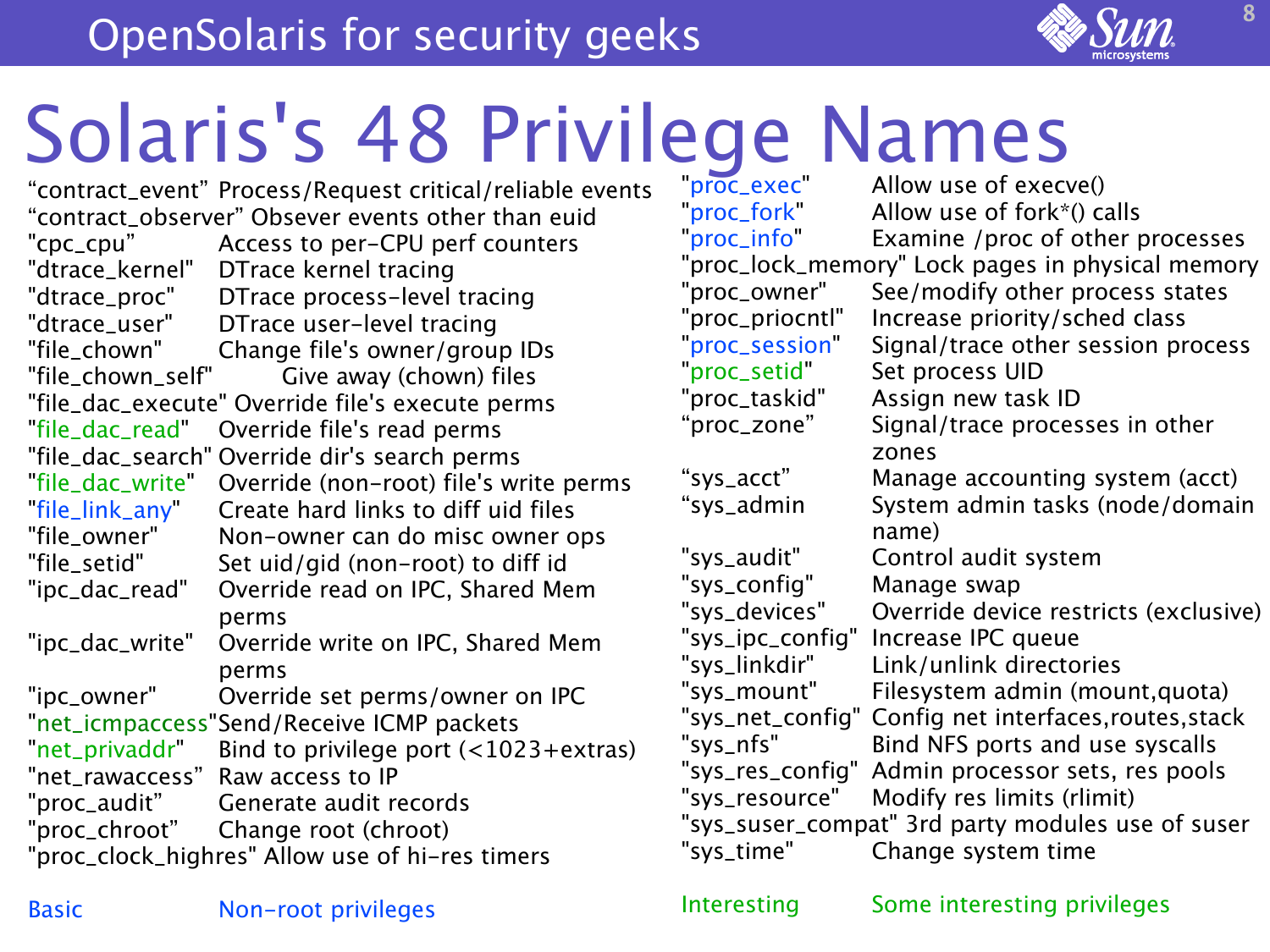#### OpenSolaris for security geeks



"contract\_event" Process/Request critical/reliable events "contract\_observer" Obsever events other than euid "cpc\_cpu" Access to per-CPU perf counters "dtrace\_kernel" DTrace kernel tracing "dtrace\_proc" DTrace process-level tracing "dtrace\_user" DTrace user-level tracing "file\_chown" Change file's owner/group IDs "file\_chown\_self" Give away (chown) files "file\_dac\_execute" Override file's execute perms "file\_dac\_read" Override file's read perms "file\_dac\_search" Override dir's search perms "file\_dac\_write" Override (non-root) file's write perms "file\_link\_any" Create hard links to diff uid files "file\_owner" Non-owner can do misc owner ops "file\_setid" Set uid/gid (non-root) to diff id "ipc\_dac\_read" Override read on IPC, Shared Mem perms "ipc\_dac\_write" Override write on IPC, Shared Mem perms "ipc\_owner" Override set perms/owner on IPC "net\_icmpaccess" Send/Receive ICMP packets "net\_privaddr" Bind to privilege port  $($  < 1023+extras) "net\_rawaccess" Raw access to IP "proc\_audit" Generate audit records "proc\_chroot" Change root (chroot) "proc\_clock\_highres" Allow use of hi-res timers "proc\_exec" Allow use of execve()<br>"proc\_fork" Allow use of fork\*() ca Allow use of fork $*($ ) calls "proc\_info" Examine /proc of other processes "proc\_lock\_memory" Lock pages in physical memory "proc\_owner" See/modify other process states "proc\_priocntl" Increase priority/sched class "proc\_session" Signal/trace other session process "proc\_setid" Set process UID "proc\_taskid" Assign new task ID "proc\_zone" Signal/trace processes in other zones "sys\_acct" Manage accounting system (acct) "sys\_admin System admin tasks (node/domain name) "sys\_audit" Control audit system "sys\_config" Manage swap "sys\_devices" Override device restricts (exclusive) "sys\_ipc\_config" Increase IPC queue "sys\_linkdir" Link/unlink directories "sys\_mount" Filesystem admin (mount,quota) "sys\_net\_config" Config net interfaces,routes,stack "sys\_nfs" Bind NFS ports and use syscalls "sys\_res\_config" Admin processor sets, res pools "sys\_resource" Modify res limits (rlimit) "sys\_suser\_compat" 3rd party modules use of suser "sys\_time" Change system time Interesting Some interesting privileges Basic Non-root privileges Removed Not available in Zones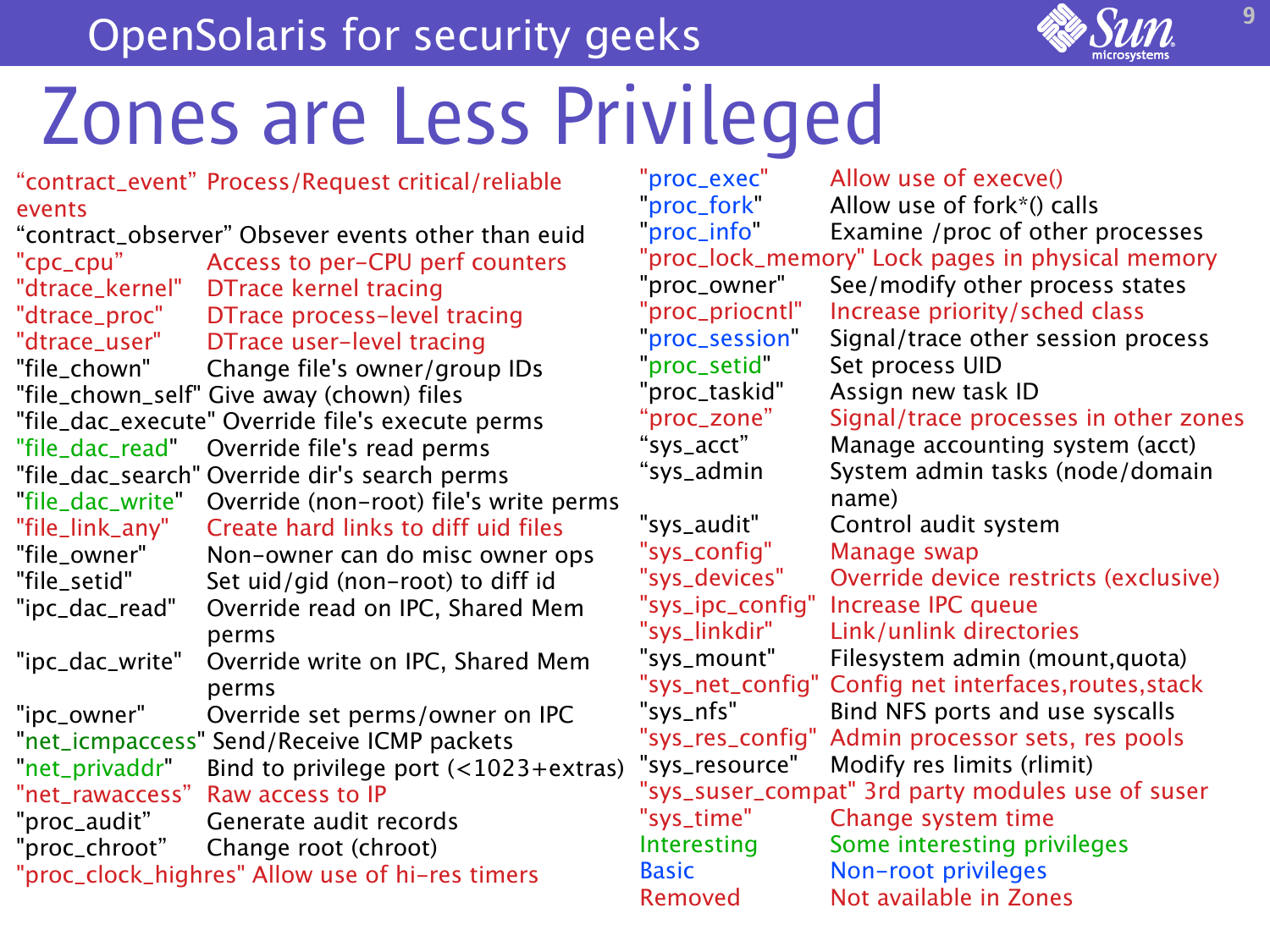

### Viewing process privileges

#### NFS daemon

```
# ppriv `pgrep nfsd`
357: /usr/lib/nfs/nfsd
flags = PRIV AWARE
         E: 
basic,!file link any,!proc exec,!proc fork,!proc info,!proc s
ession,sys_nfs
         I: 
basic, !file link any, !proc exec, !proc fork, !proc info, !proc s
ession
         P: 
basic,!file link any,!proc exec,!proc fork,!proc info,!proc s
ession,sys_nfs
         L: 
basic, !file link any, !proc exec, !proc fork, !proc info, !proc s
ession
```
#### **# pcred `pgrep nfsd`**

357: e/r/suid=1 e/r/sgid=12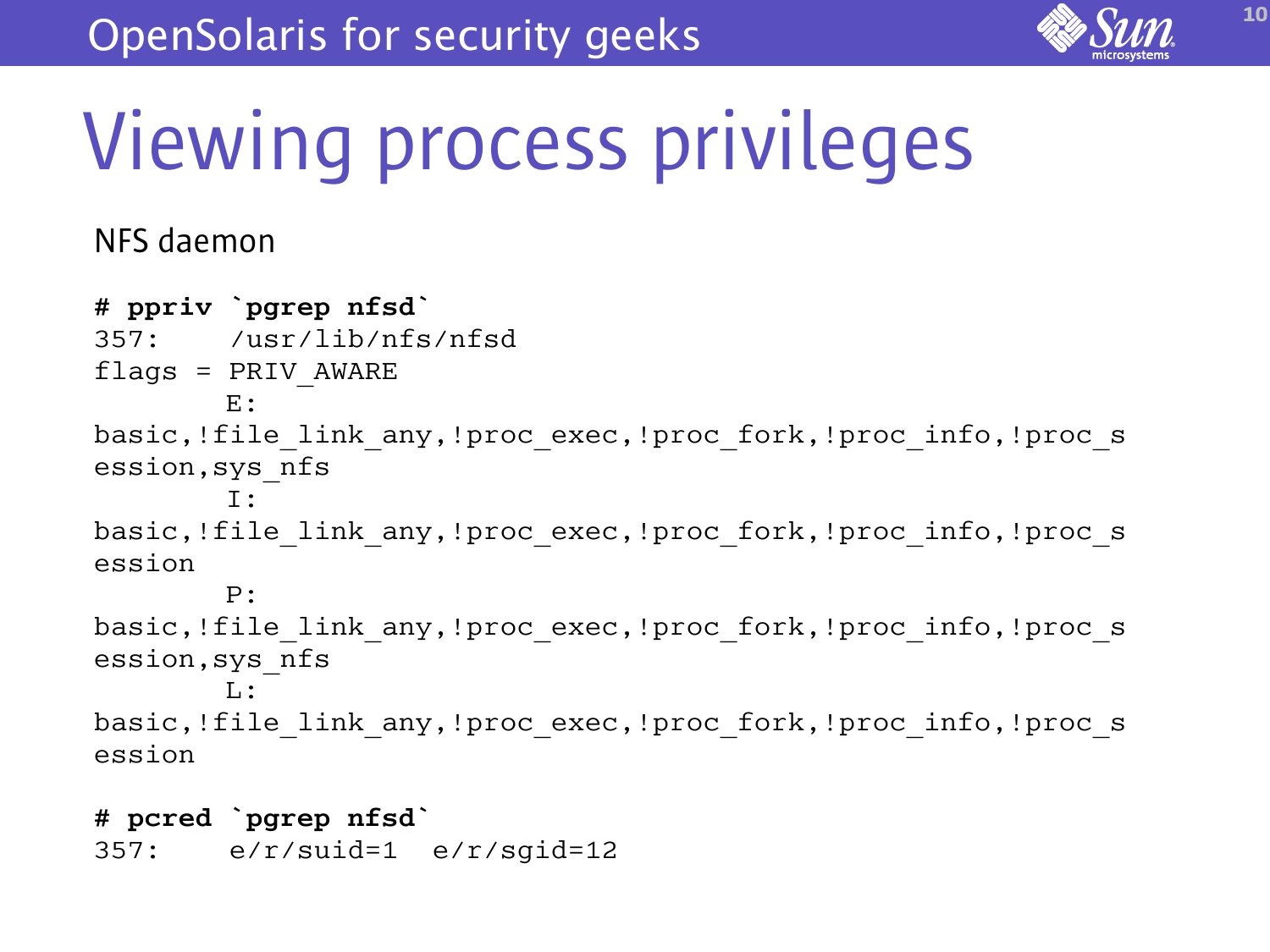# Coding for privileges (userland)

- See privileges(5)
- #include <priv.h>
- Golden Rules:
	- Basic WILL expand in the future
	- Start with basic and remove what you know you don't need, then add what you know you do, drop the rest
- Convience functions in  $\epsilon_{\text{priv\_util.h>}}$ 
	- See usr/src/cmd/cmd-inet/usr.sbin/ping/ping.c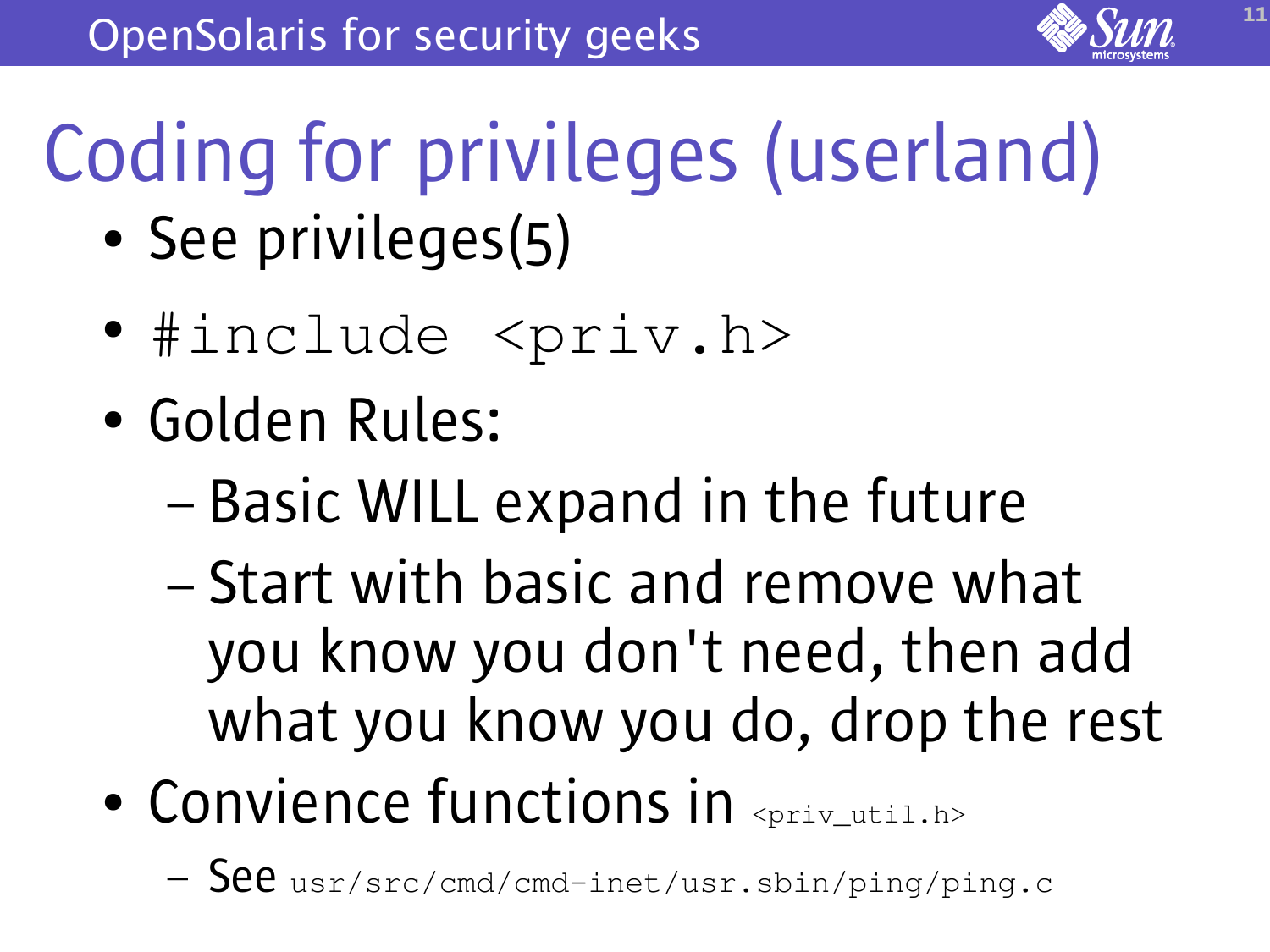

# Coding with privileges (kernel)

- Drivers:
	- drv\_prv(9f) instead of suser().
		- Basically: do I have sys\_devices ?
		- May use when device file perms not enough
- Others + priv aware drivers
	- priv\_policy(9f) + priv\_policy\_only(9f) + priv\_policy\_choice(9f)
- usr/src/uts/common/os/policy.c
	- Single place for priv checks, wrapper in secpolicy\_\*() calls
	- Generally add here if part of OpenSolaris rather than unbundled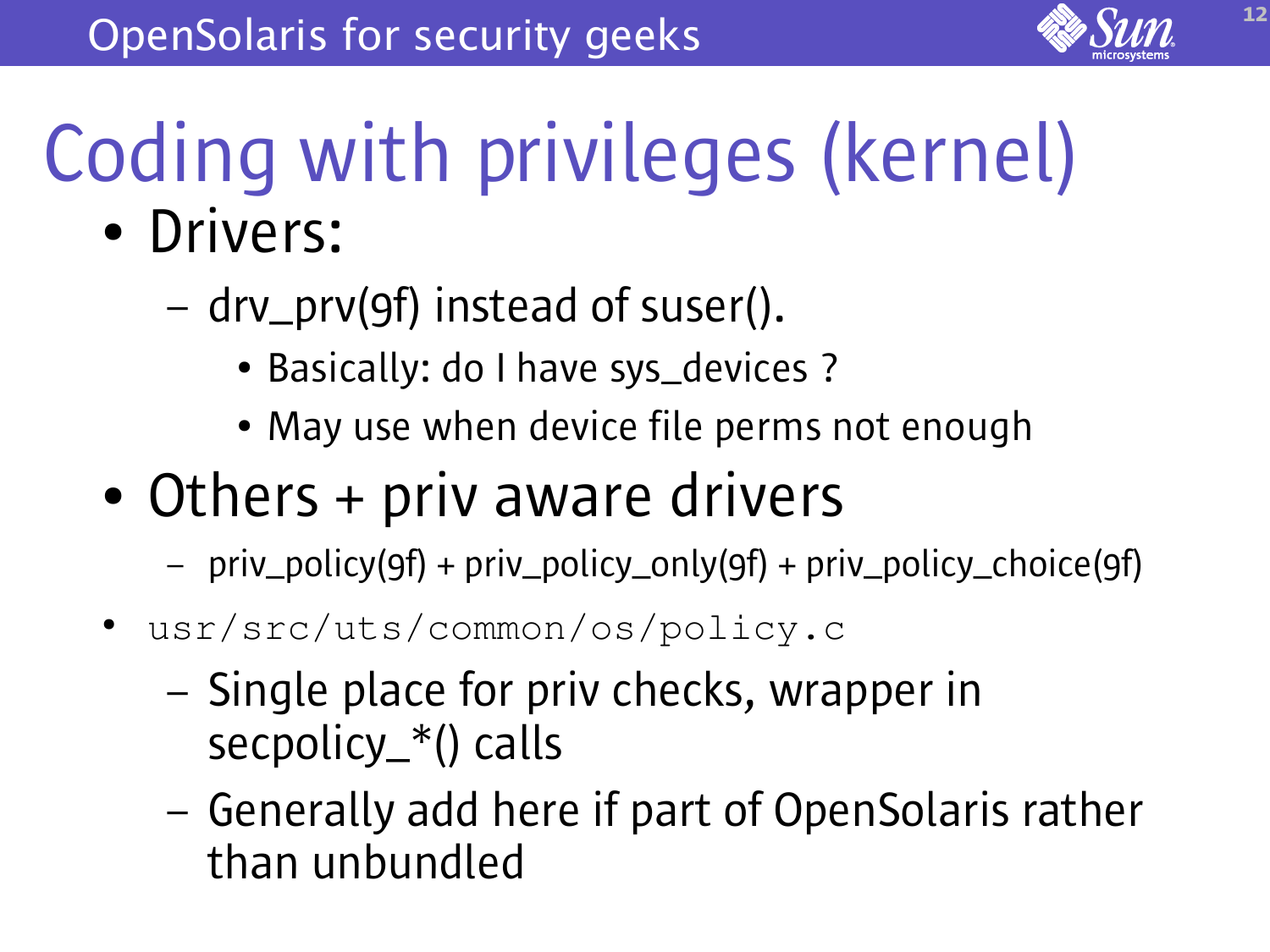

#### RBAC databases

- exec attr: Run this command with this privilege
- prof\_attr: Grouping mechanism for exec\_attr, auth\_attr + other keywords
- auth attr: Authorisations
- user\_attr: Per User policy
- policy.conf: System default policy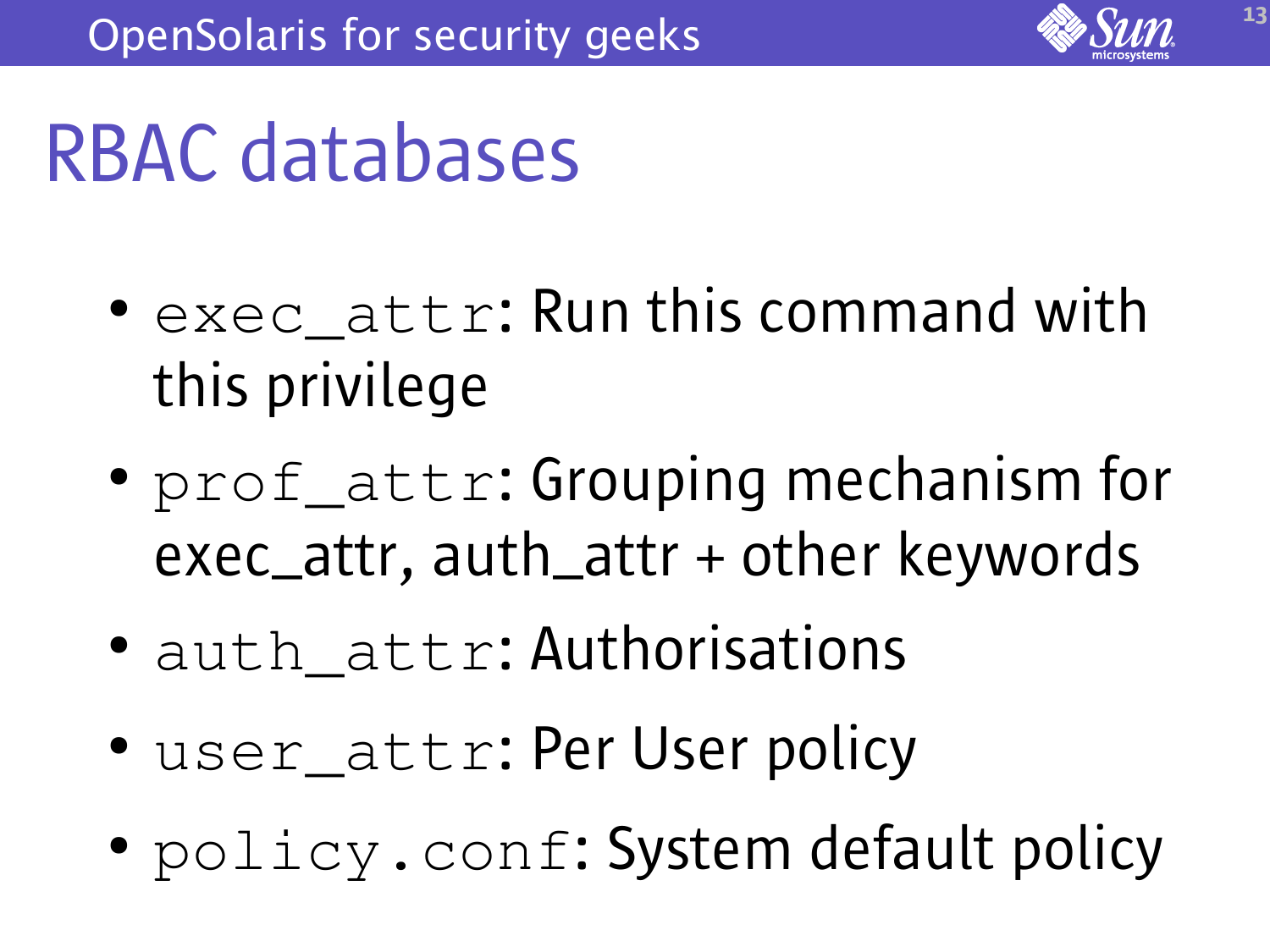

## Using authorisations

- When do I use an authorisation?
	- When you are running with privilege but not all users should benefit from all of your privilege.
- Simple example: cdrw(1)
	- Forced privelege via setuid, checks authorisation solaris.device.cdrw
- Complex example: svc.{startd,configd}
	- System daemons check privs of door caller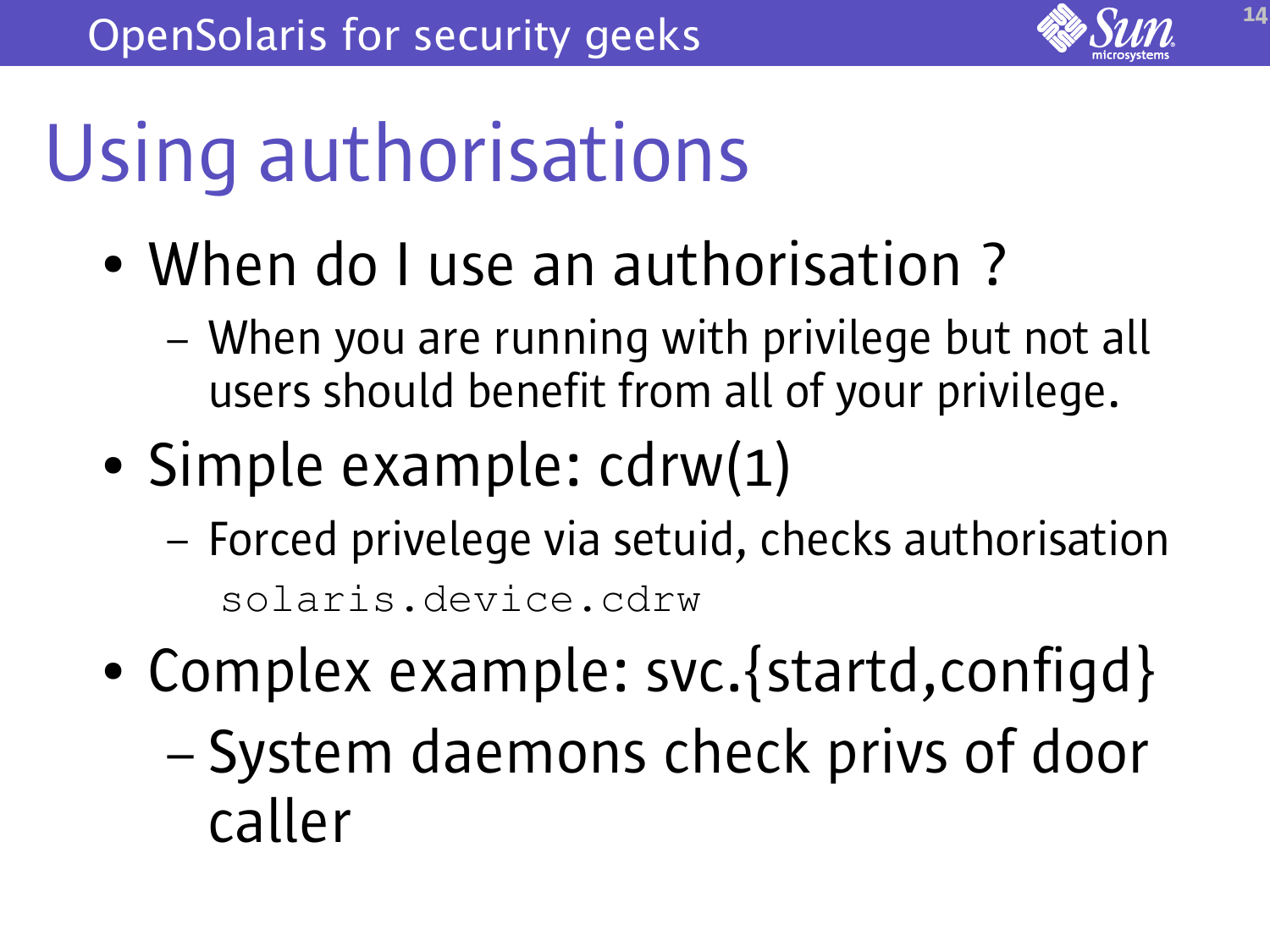

### Checking an authorisation

- Only userland checks authorisations, kernel is only interested in privileges
- C: chkauthattr(username, authname) – usr/lib/libsecdb/
- Shell:  $auths(1)$ 
	- usr/src/cmd/auths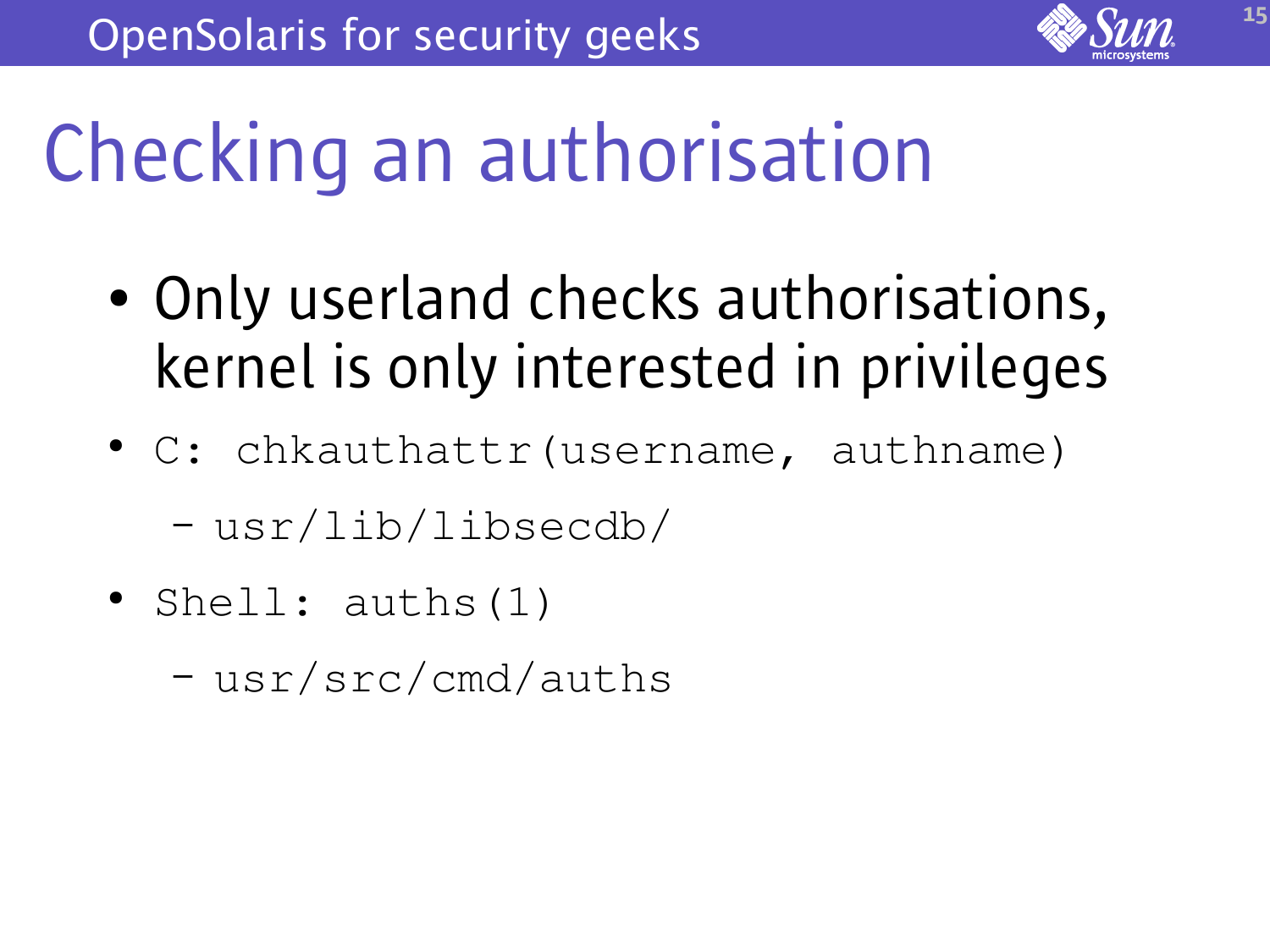

#### Getting other \_attr entries

- Things like lock\_after\_retries are stored in user\_attr.
- Currently inconsistent on what can be in user\_attr/prof\_attr. Starting to fix this.
- Current APIs hard to use but public:
	- getuserattr(3secdb) + kva\_match(3secdb) + parse policy.conf manually
- Example: usr/src/cmd/pfexec/pfexec.c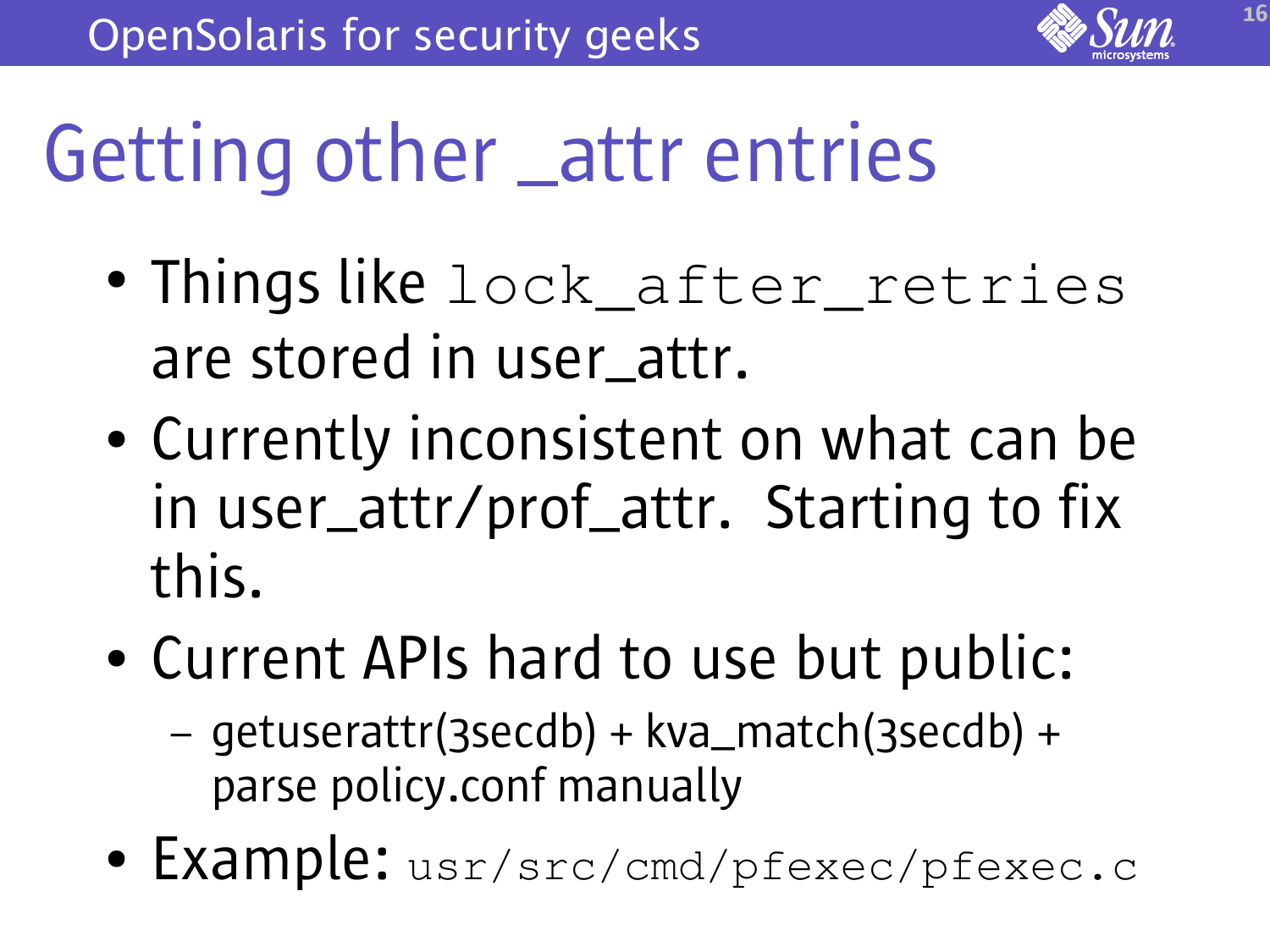

#### GSS & SASL

- SASL userland only
	- usr/src/lib/libsasl
- GSS user & kernel
	- usr/src/lib/libgss
	- usr/src/cmd/gssd
	- usr/src/uts/common/gssapi
	- usr/src/uts/common/gssapi/mechs
	- Some of this should be in usr/src/common/gssapi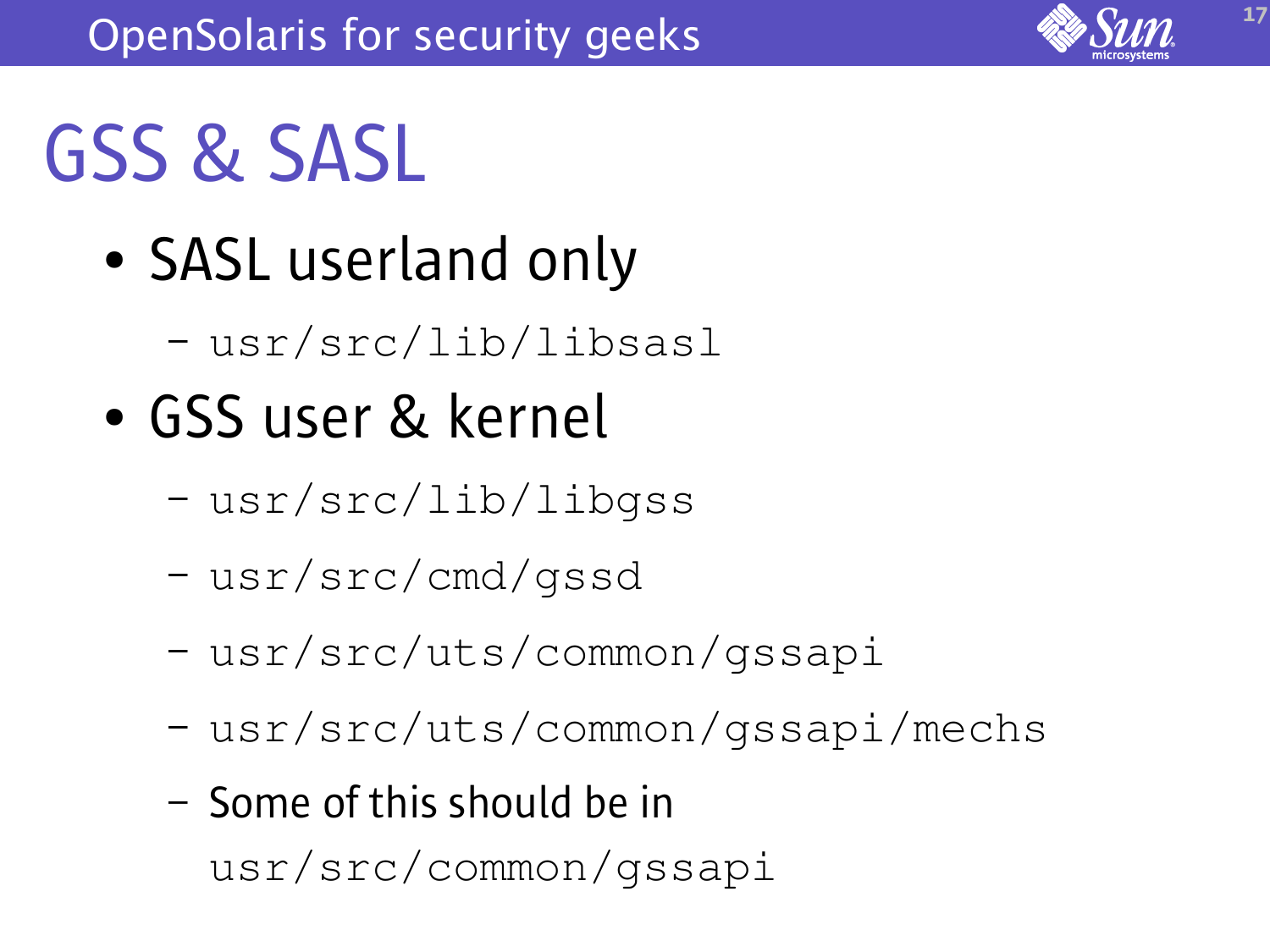

# Kerberos Support

- Bundled Kerberos-aware applications
	- Telnet, ftp, rsh, rlogin, rdist (ON)
	- Mozilla (Desktop), Apache (SFW), Secure Shell (ON)
- Enhanced interoperability and security
	- TCP and IPv6 Support
	- AES-128, AES-256, 3DES, RC4-HMAC
- Ease of deployment
	- *kclient* (ON) automated system setup
	- *pam\_krb5\_migrate (ON)* automated KDC population
- Incremental KDC DB propagation (ON)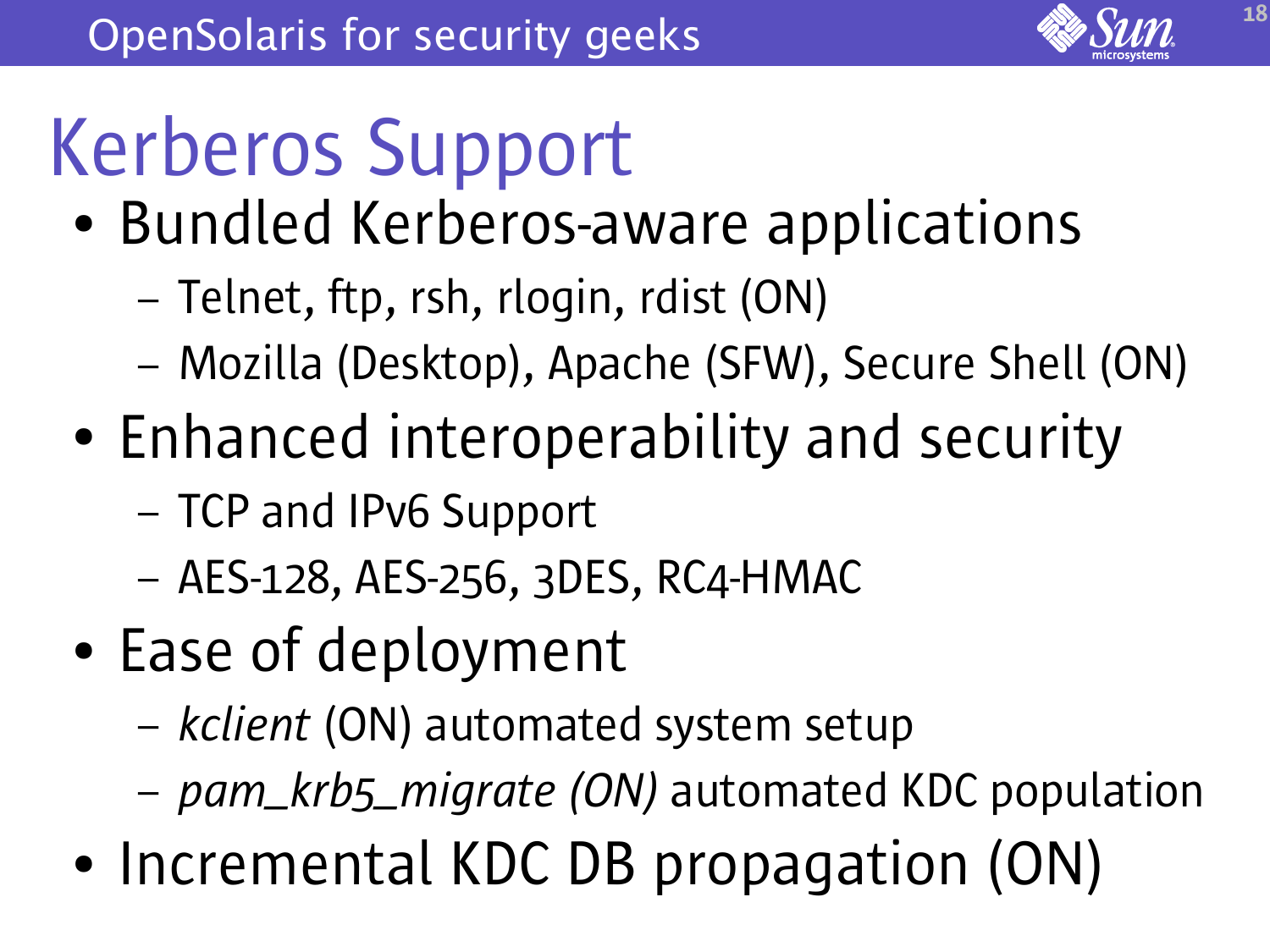

#### Kerberos

- Programming interfaces only available as a GSS Mech
	- usr/src/uts/common/gssapi/mechs/krb5
- Derived from MIT code.
- Uses Crypto Framework (user & kernel)
- Sun PAM module:

– usr/src/lib/pam\_modules/krb5/

• Special strmod for in.telnetd/in.rlogind

– usr/src/uts/common/io/cryptmod.c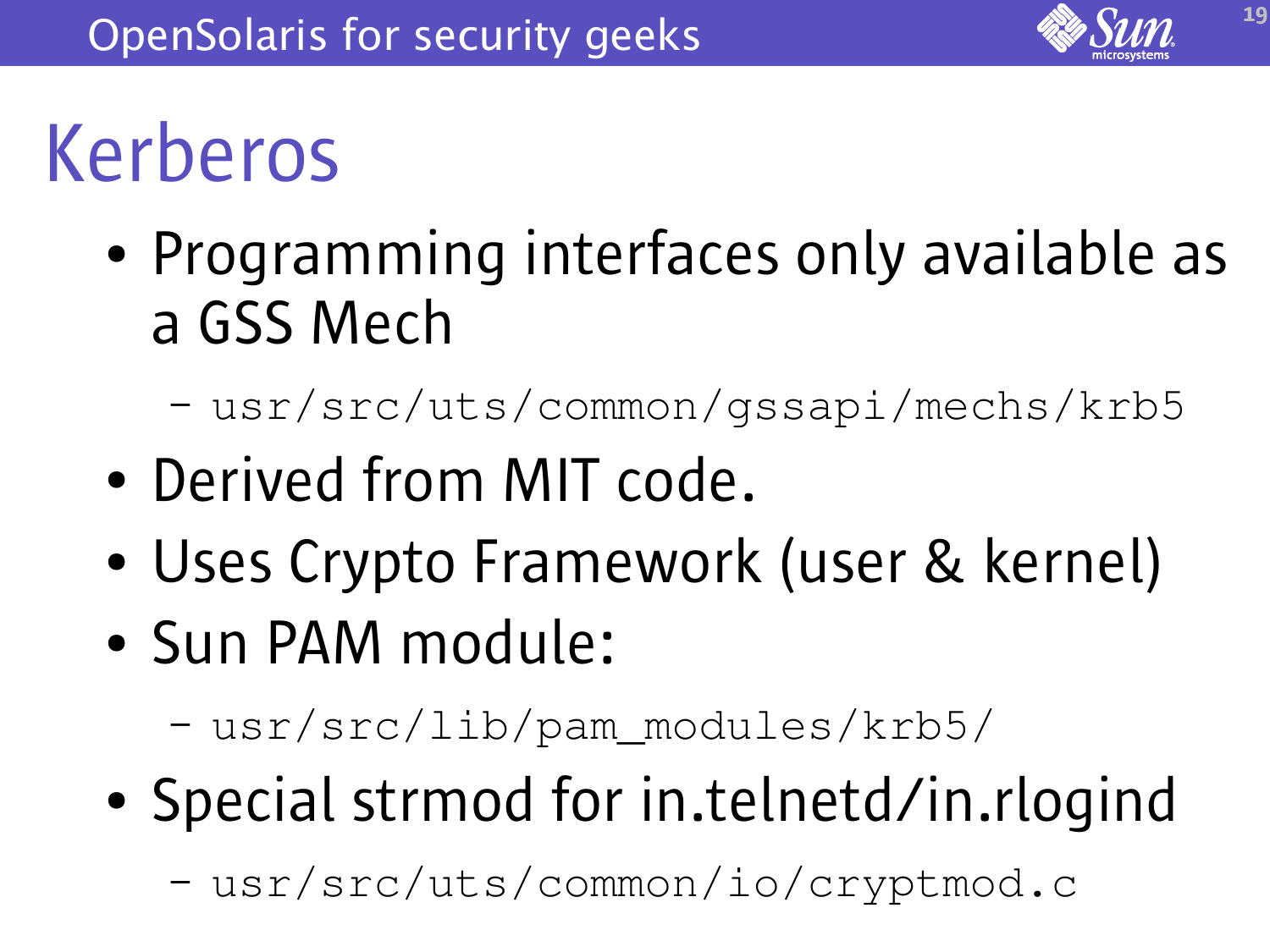OpenSolaris for security geeks



20

#### Network Security Architecture

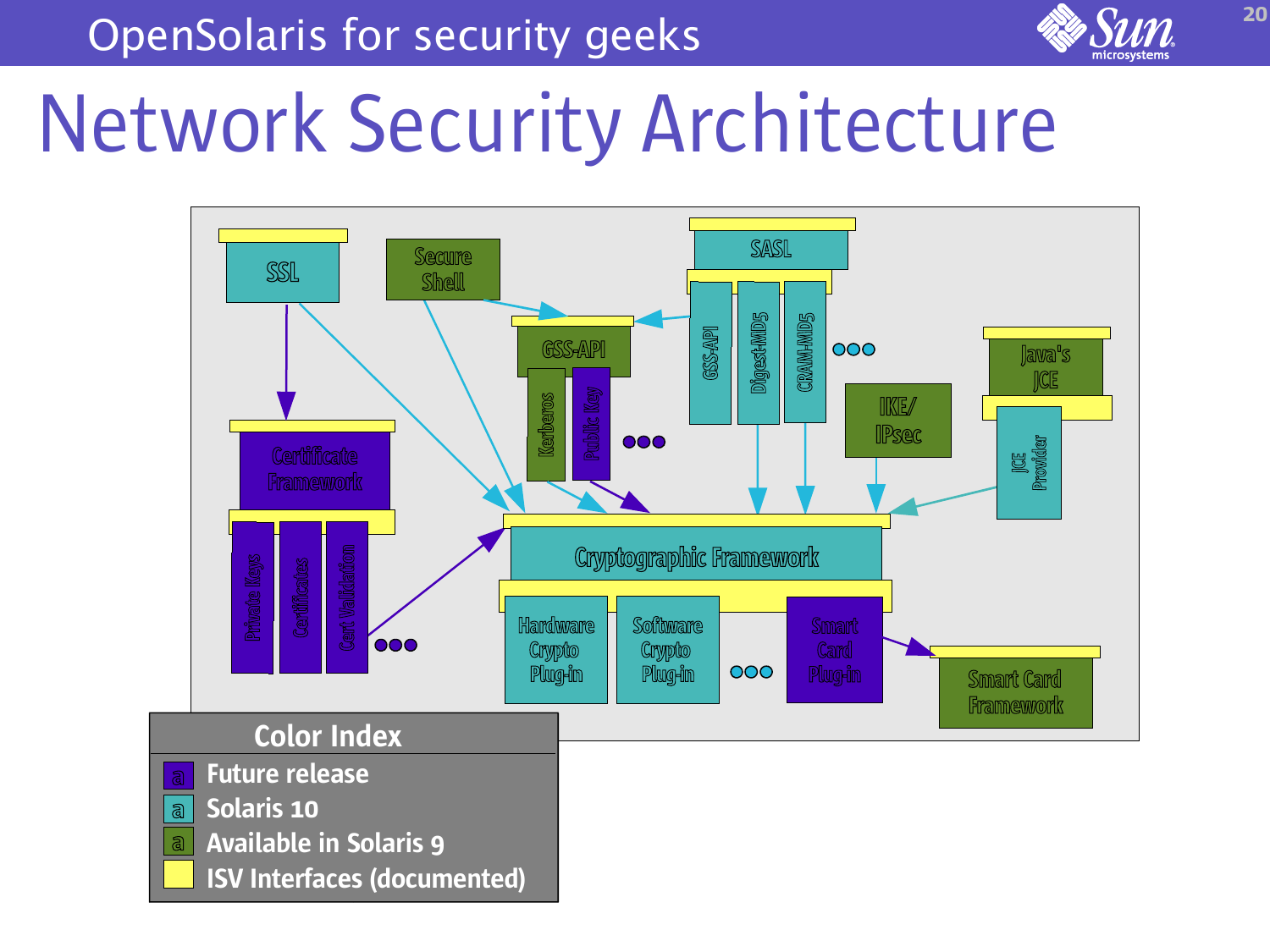

### Cryptographic Framework

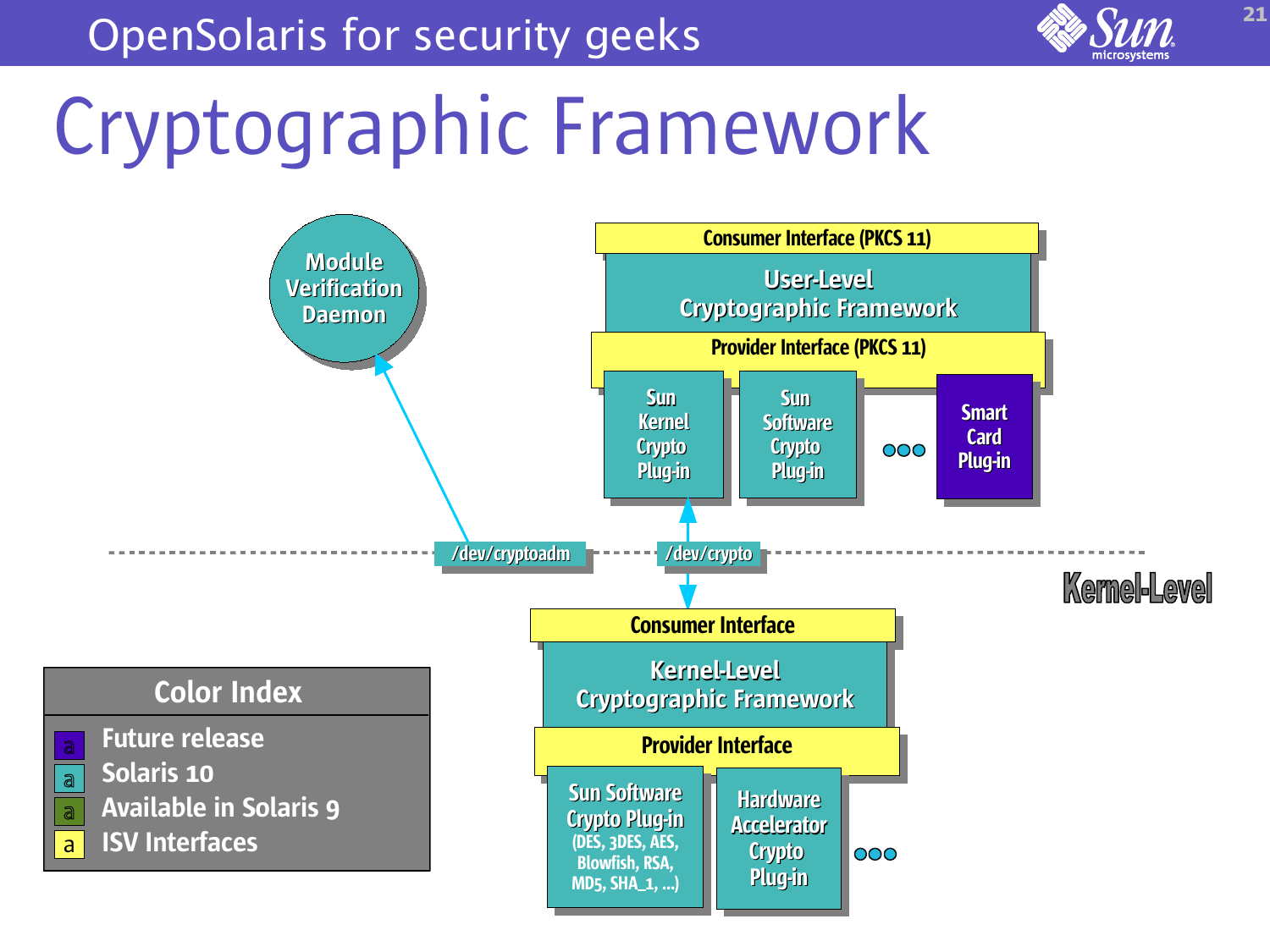## Crypto Framework Features

- Standards based pluggable framework
- Userland (PKCS#11)
	- usr/src/lib/pkcs11/
	- usr/src/cmd/cmd-crypto/
- Kernel
	- usr/src/common/crypto/{io,core,api}
- Administrative policy
- OpenSSL ENGINE for PKCS#11
	- Apache mod\_ssl uses this by default
- Java JCE provider for PKCS#11 (JDK 1.5)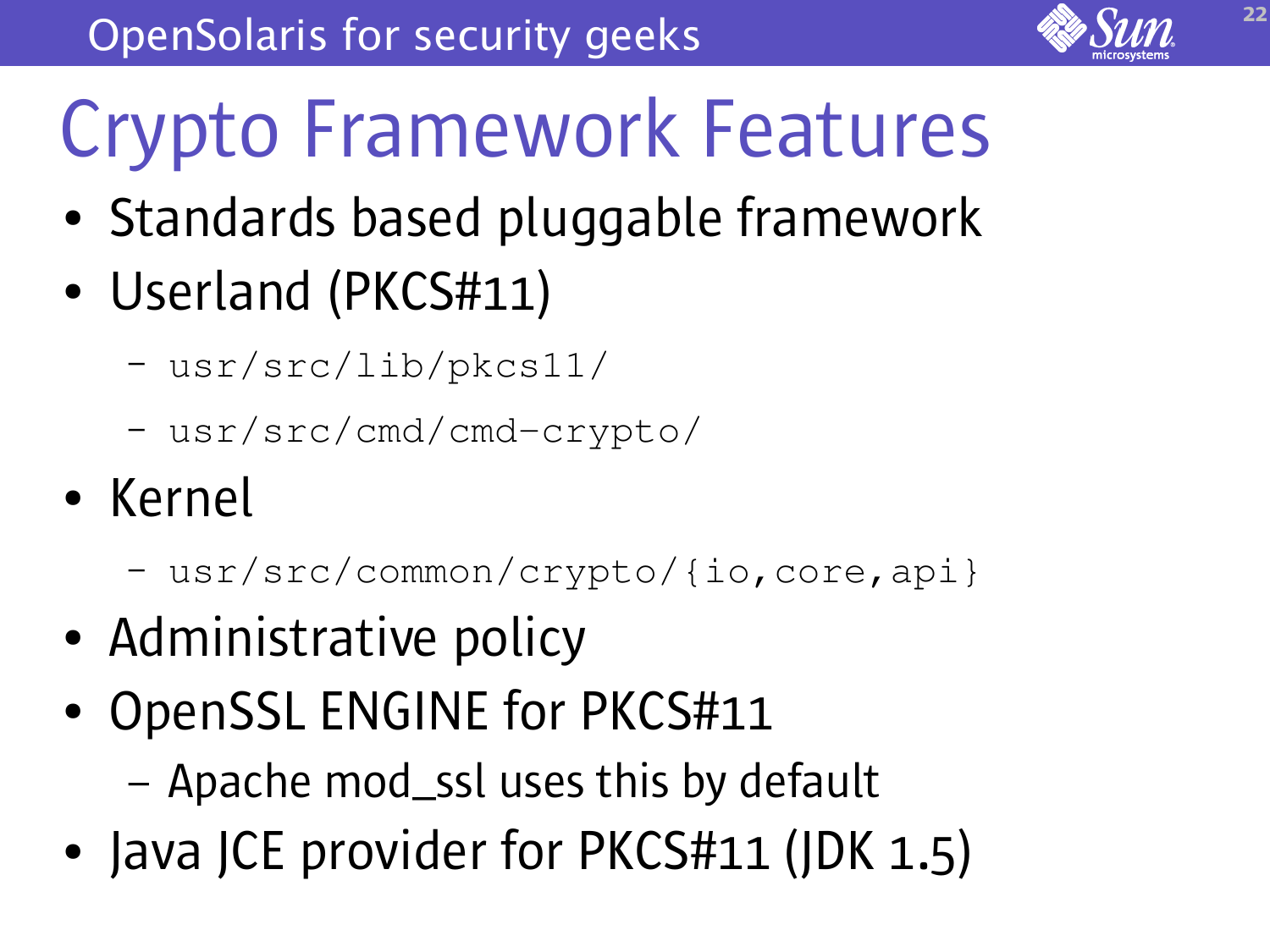

#### Userland Crypto Providers • pkcs11\_softtoken.so.1

- usr/src/lib/pkcs11/pkcs11\_softtoken/
- Default PKCS#11 v2.11 software provider
- DES, 3DES, AES, RC4 (<=128 bit); RSA, DSA, D-H, MD5, SHA-1, SSL HMAC
- On disk (encrypted) persistant keystore
- pkcs11\_softtoken\_extra.so.1
	- Supports symmetric algorithms > 128-bit keys
	- Delivered via Encryption Kit in SUNWcry package
- Softtoken supports:
	- Asymmetric algorithms for signing & verification
	- Object and key management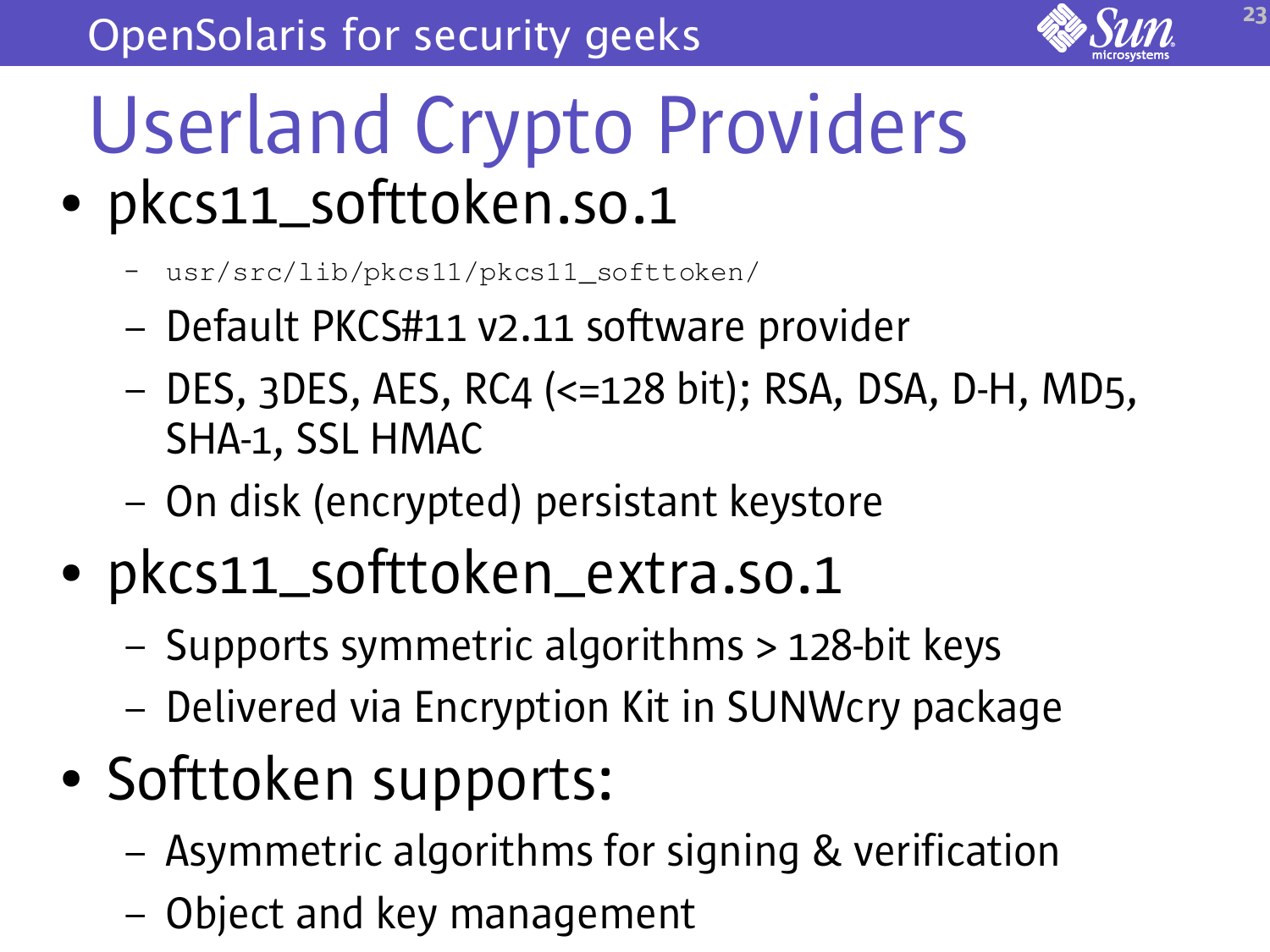## Crypto for Kernel Programmers

- ●Kernel SPI borrows some PKCS#11 concepts
	- (eq mechanism vs algorithm)
- Sessionless/provider independent interface
- ●Support of contiguous and scatter-gather data format, inline and different output buffer
- ●Can be safely called from both process and interrupt context
	- supports synchronous and asynchronous calls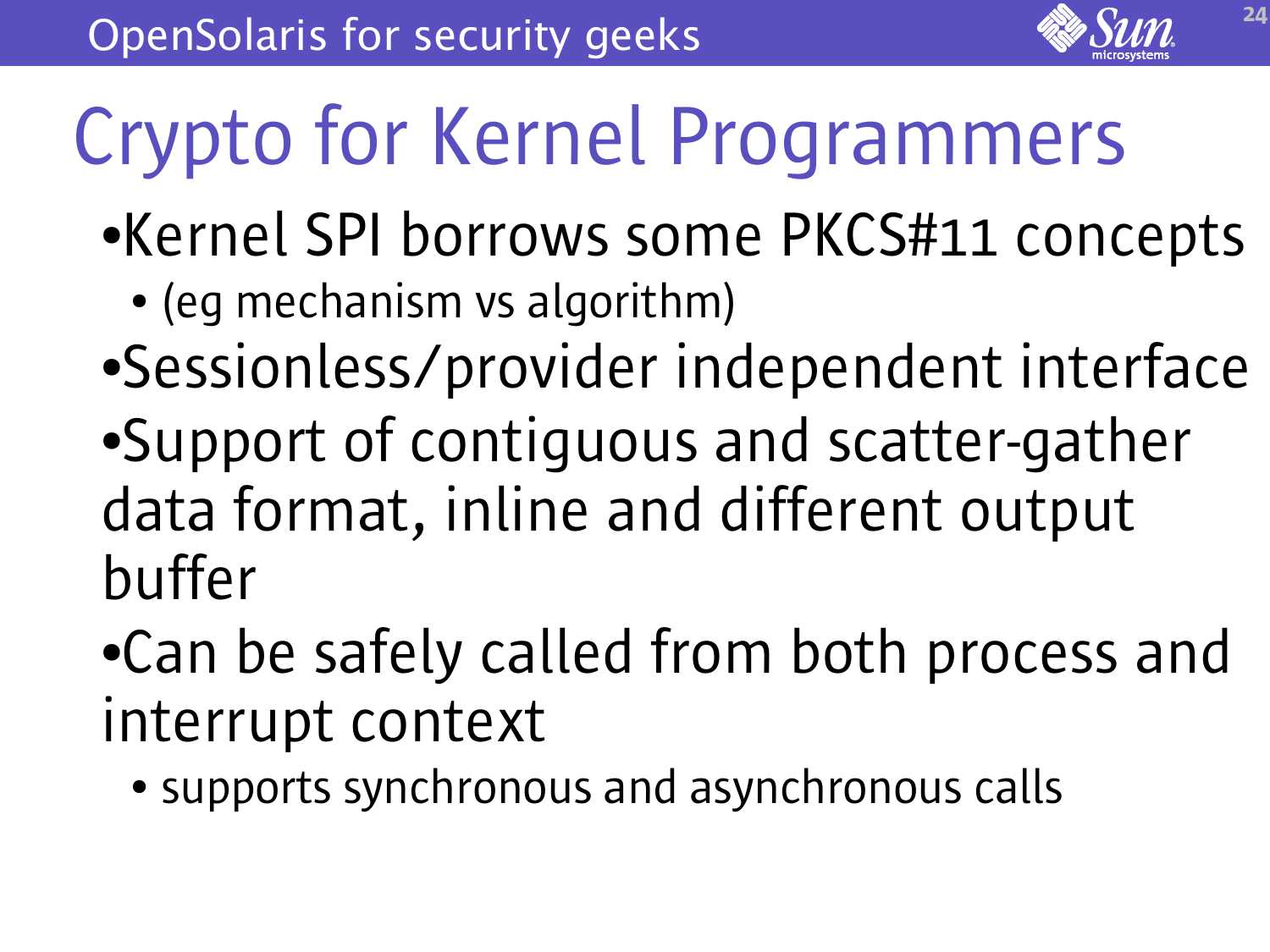

#### Kernel Crypto Functions #include <sys/crypto/api.h>

- ●Functions offered:
	- single and multipart symmetric encryption, digest and MAC, eg:
		- crypto\_encrypt\_init(), crypto\_encrypt\_update()
		- crypto\_encrypt\_final()
	- encryption & MAC combo (dual ops)
		- crypto\_encrypt\_mac()
	- key checking, context templates
		- crypto\_key\_check(), crypto\_create\_ctx\_template()
	- signup for callback on special events
		- providers changing, flow control, etc...
		- crypto\_notify\_events()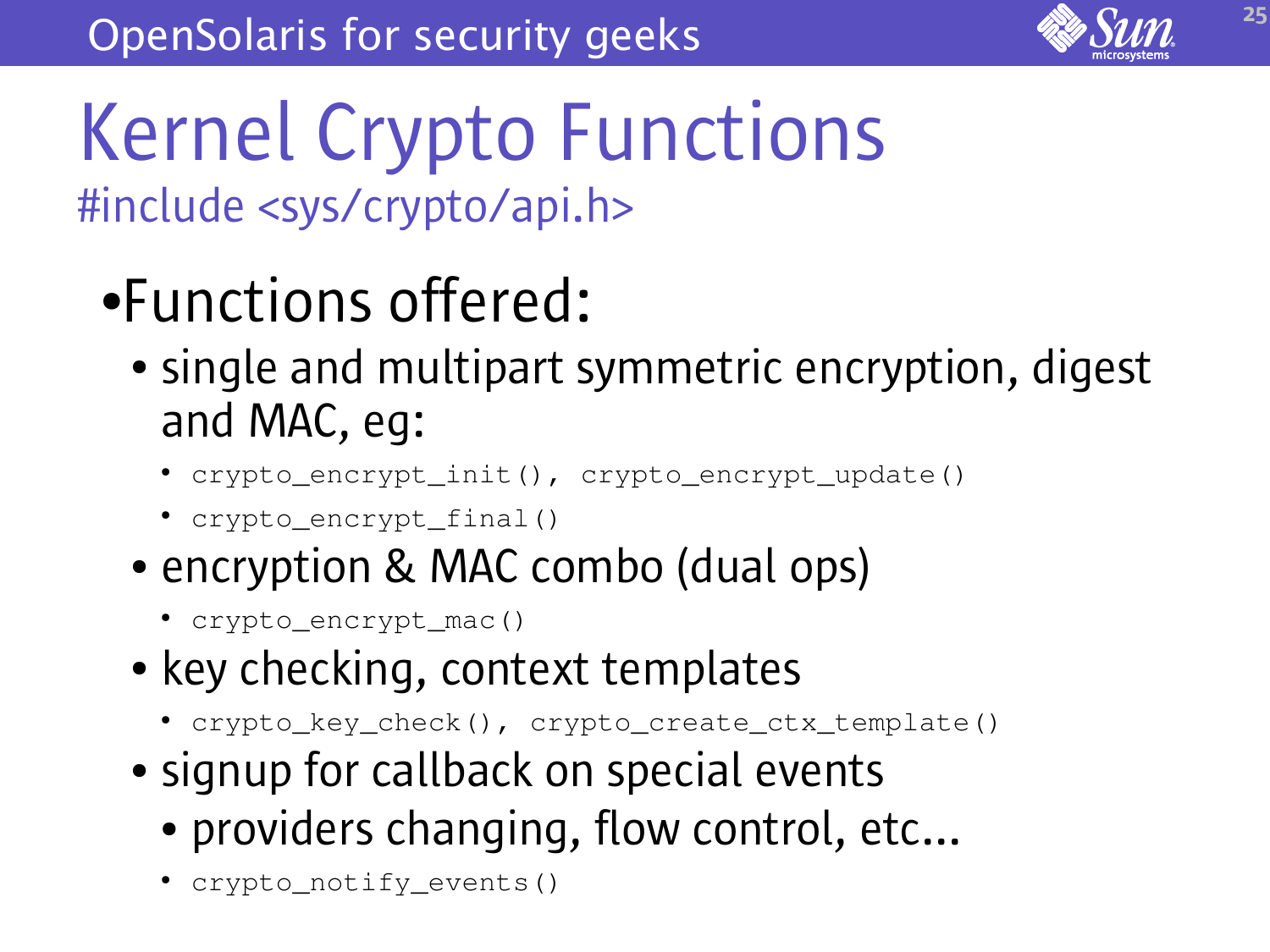

Kernel Crypto Overview usr/src/uts/crypto/core

- ●Thread pool providing a user context for the execution of asynchronous calls ●Global software queue for asynchronous requests to software providers
- ●1 task queue per hardware provider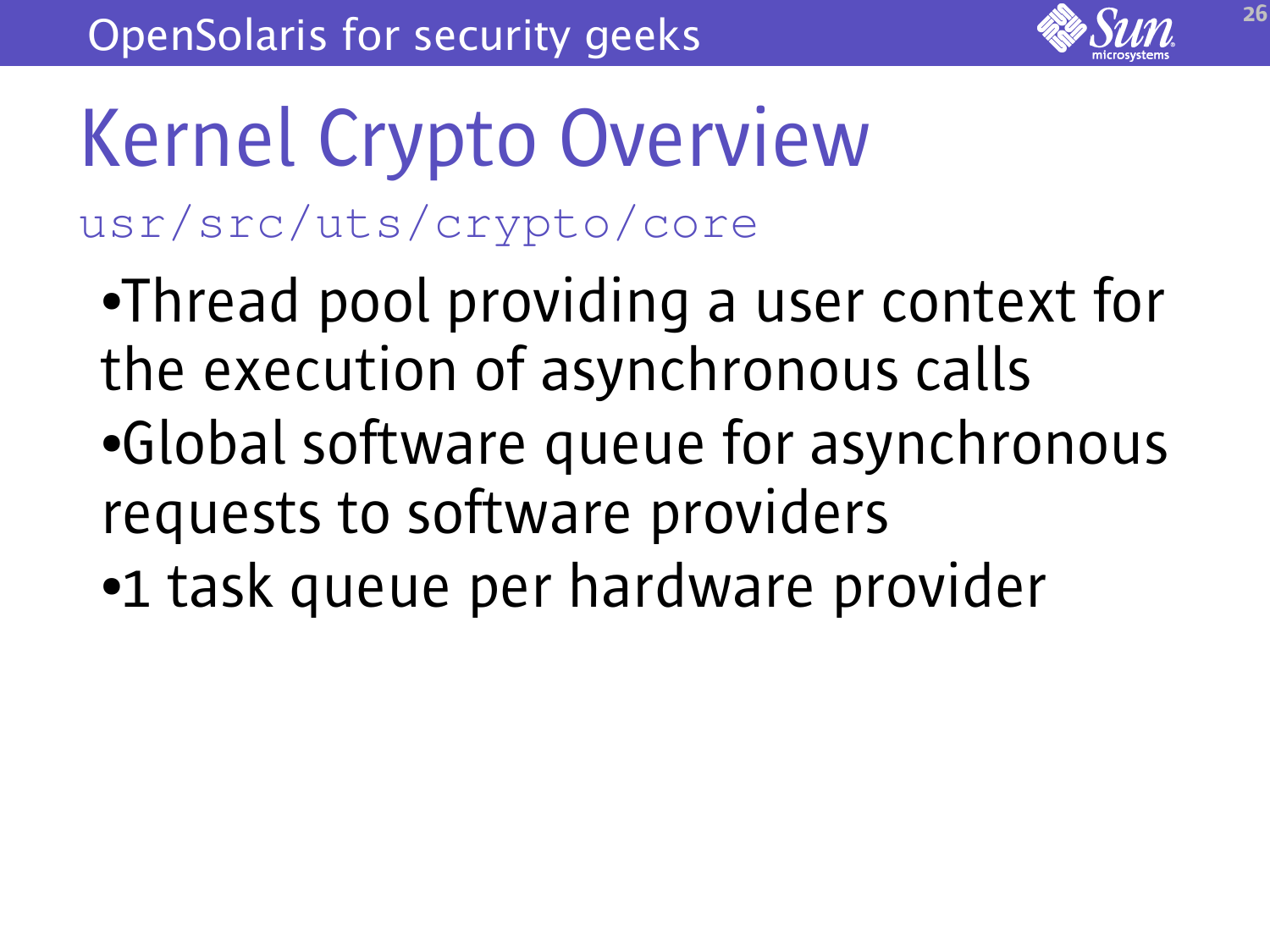# Kernel Crypto Overview (cont.)

- ●Multiple hardware providers per mechanism are supported
	- New calls dispatched to the least loaded one
	- Fall back to software providers in case of unavailability of hardware
- Single software provider (per mech) but support for /platform variants of it ●DR-ready SPI
- ●Providers are loaded on demand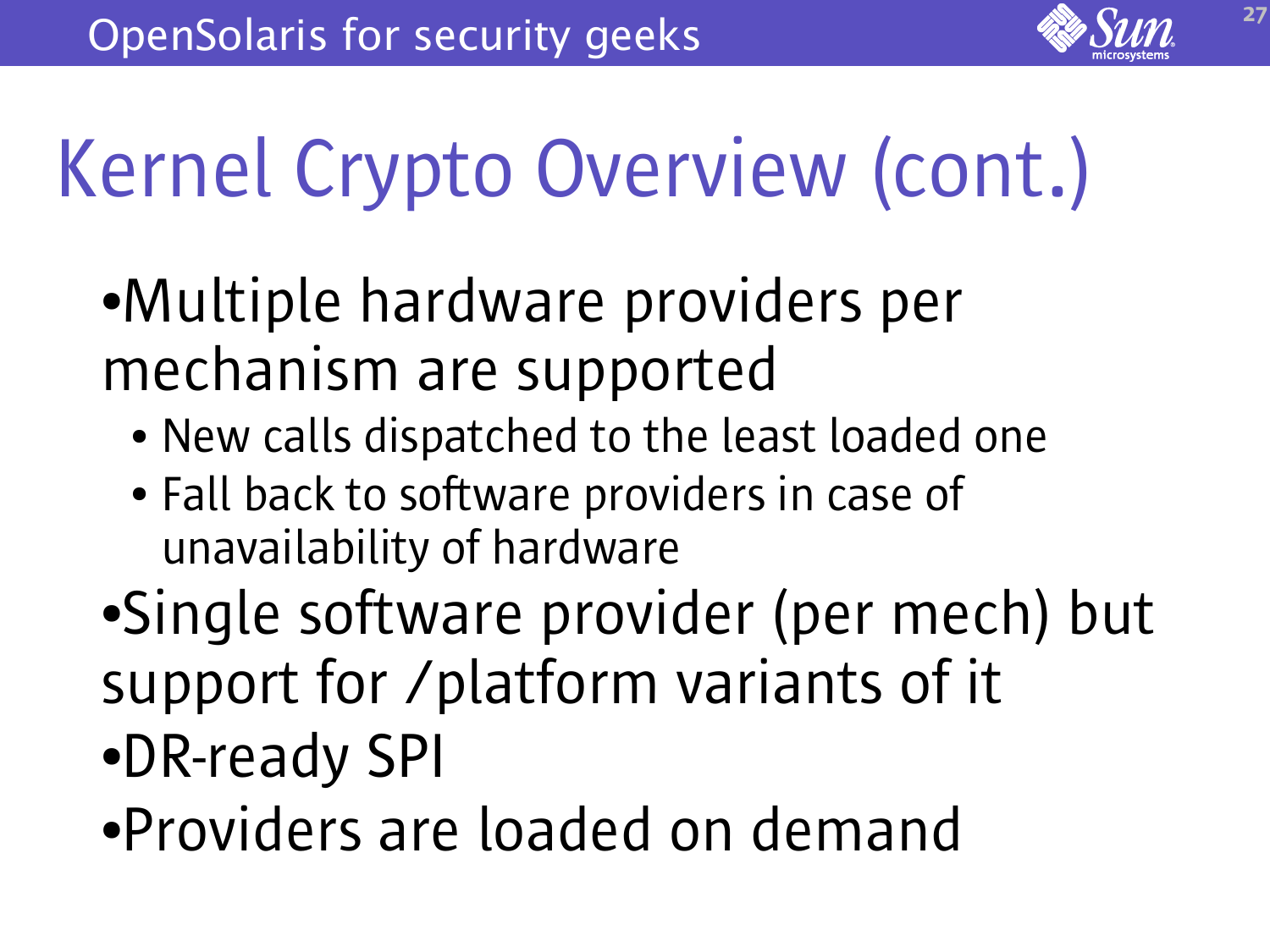

#### drv/crypto & drv/cryptoadm usr/src/uts/common/crypto/io

#### ●/dev/crypto is PKCS#11 over ioctls, private interface used by pkcs11\_kernel to talk to misc/kcf.

- usr/src/uts/common/sys/crypto/ioctl.h
- usr/src/uts/common/crypto/io/crypto.c

#### ●/dev/cryptoadm is cryptoadm(1m) private interface to misc/kcf

- usr/src/uts/common/sys/crypto/ioctladmin.h
- usr/src/uts/common/crypto/io/cryptoadm.c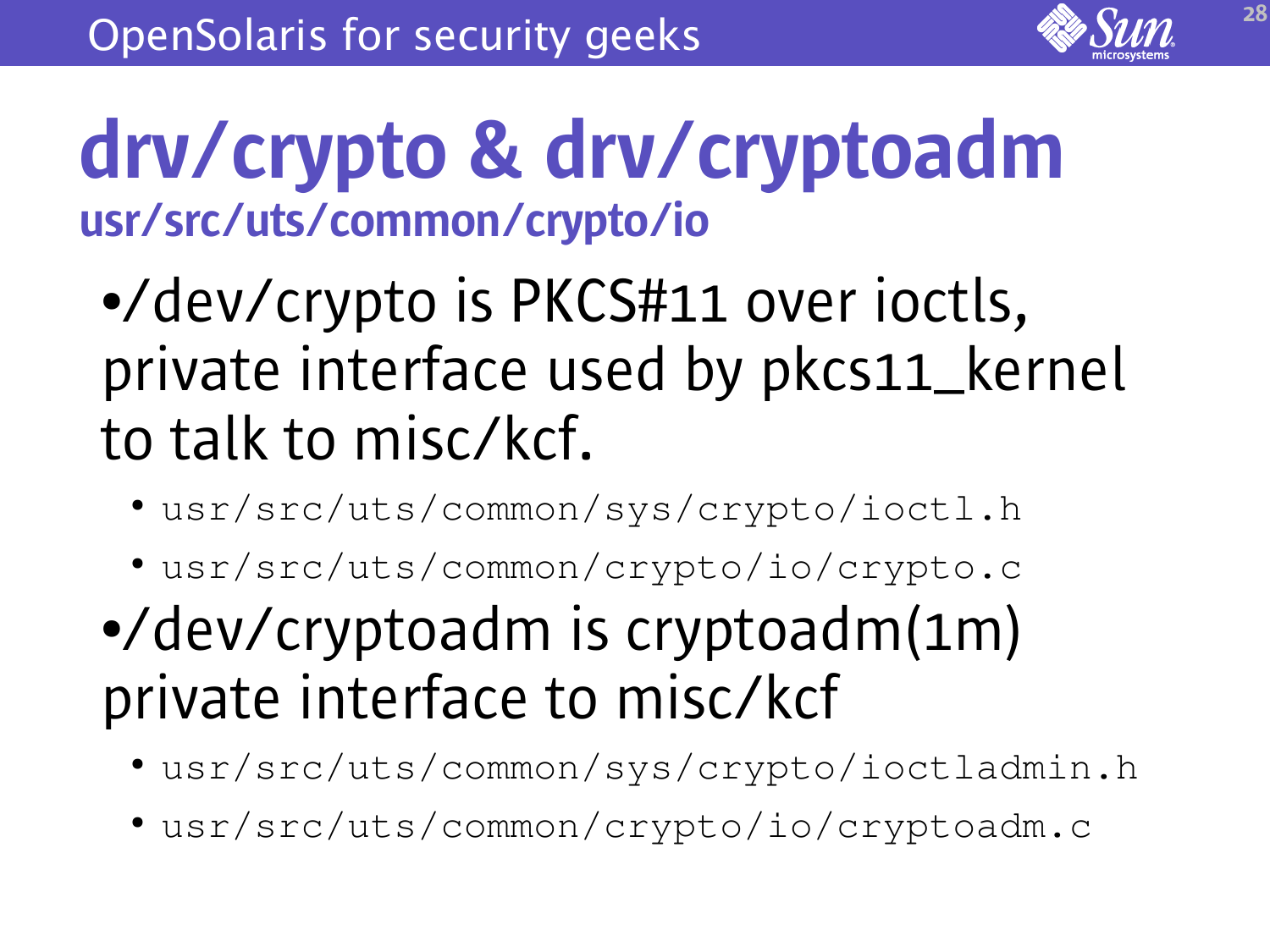



#### Contact Info: Darren.Moffat@Sun.COM http://blogs.sun.com/darren